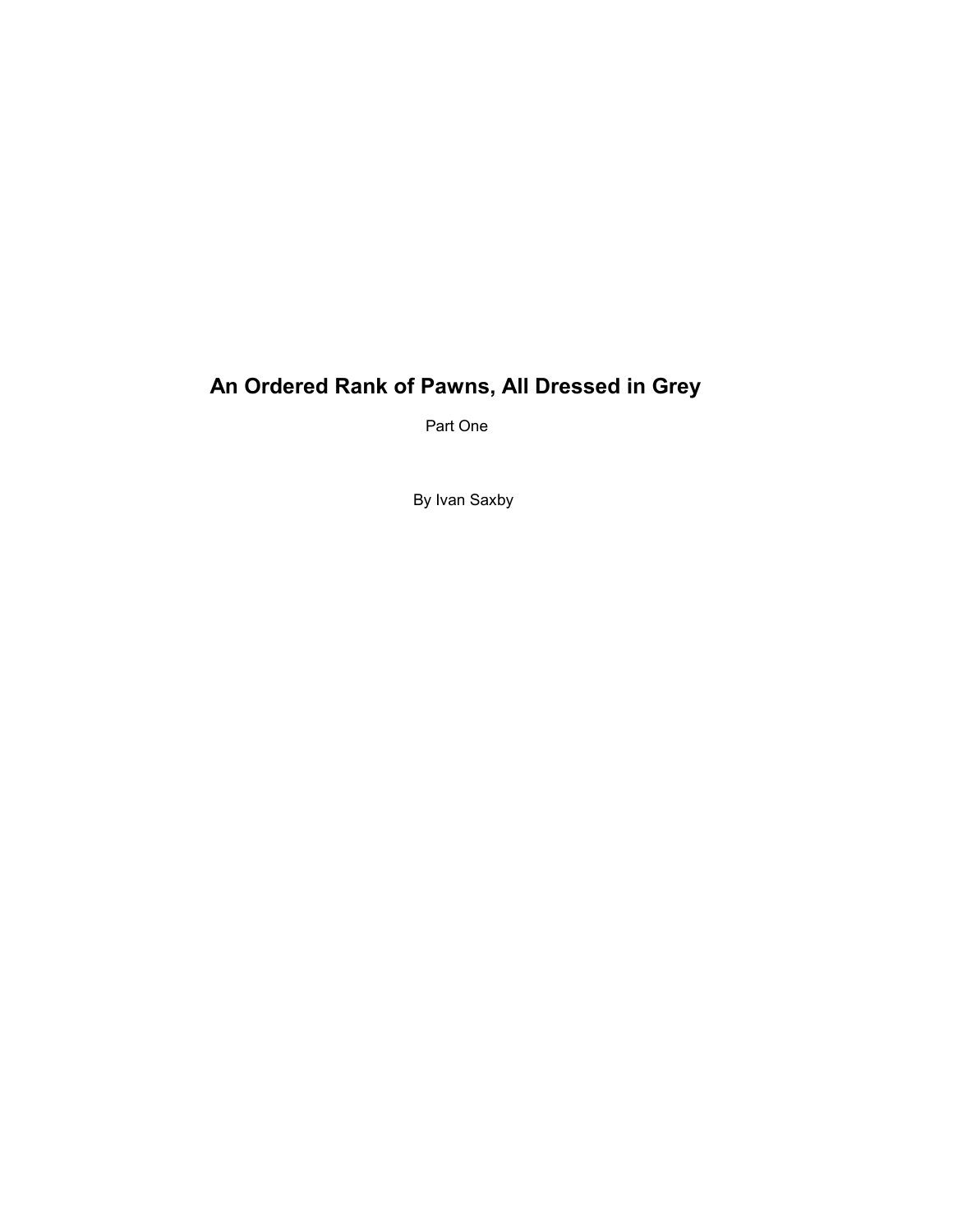# **Scene A1**

Date 1990a 14.01 10:25 am 7RT Medical Section Seven R: Tank Group A PostDecant 03

### From **Decantation Team Procedural Files**

3. Besides the normal, non-lethal complications of accelerated or retarded metabolic processes, the decantation process may be complicated, during the immediate post-extraction stage, by sudden consciousness onset. This is an uncommon phenomenon, but, generally, a mild complication, of no special importance.

In a very low number of predicted instances, in connection with sudden accelerated metabolic processes, a critical disorientation might occur. This would probably take the form of panic, hysteria, or aggression, resulting from association with the circumstances of death. If any such pronounced behavior is manifested, immediate supplemental sedation, not to exceed the standard booster dosage, is recommended, followed by a medical team alert. Treatment of this extremely rare situation lies outside the expected expertise of the decantation staff.

Almost all expected instances of sudden consciousness onset will be psychologically benign or shortterm, in nature. In the rare instance of full consciousness, with motor control, the decantation team members should refrain from supplemental sedation, and issue a medical team alert only if the subject's behavior appears to pose a psychological or physical danger to the subject. Remain calm and interact with the subject in a calming, cooperative fashion, in benign situations. Restrain any uncontrolled or uncoordinated physical behavior in a careful fashion, and try to distinguish between conscious motor acts and somnambulistic acts.

Exercise caution when responding to the subject's verbal questions, if any. The responses given should be kept short and carefully phrased, without detailed technical description which might alarm or disorient a fully conscious subject. Try to distinguish between a fully conscious subject, and a subject who is making unfocused semiconscious verbal utterances. Responses may or may not be impressed on the subject's short or long term memory, in any case.

In the overwhelming number of instances the subject will overcome the residual sedation effect for a short time only. Sudden consciousness onset will probably last for as little as a few seconds to as much as a few minutes. Be careful to observe the subjectís behavior during this short time, to prevent accidental injury resulting from abrupt control loss.

The great majority of cases of sudden consciousness onset will be ephemeral. Opening eyes, minor motor gestures, and short spontaneous utterances, may be conveniently ignored.

He saw white.

It was a soft, indirect white, hard to pinpoint, harder still to identify as anything.

After a moment he attempted to focus but realized, finally, that only one of his eyes was open. Neither ear seemed to be operating; he heard absolutely nothing. This was a strange, pleasant sensation, for a few moments at least.

Then he began to wonder exactly *where* he was.

Reconstructing his previous evening was a difficult task. There seemed to be no handles to grasp, no clues on which to orient, in his attempt to form a picture in his mind. In fact, he suddenly realized that he wasnít quite sure *who* he was.

ìMy name is . . . î he thought. He was sure that identifying himself was the first, most important, step. It certainly *seemed* like a good place to start. When things went wrong, identifying yourself definitely *seemed* like the kind of thing that would be expected.

As he tried to formulate a plan for discovering his name, the odd peaceful feeling vanished.

A powerful sense that *something was wrong* replaced it.

He had been in an *accident***.** The word triggered a dire, fatal attention, in his mind.

A flood of memory opened his head. He suddenly received three separate pictures, none very coordinated, and all somehow unpleasant.

One was Marcie, in a parking lot with a double armload of papers, portfolios and sketch pads, trying to open the side door of her van, dropping her purse in the process. *Who was Marcie?* Why was the picture unpleasant?

The second picture was a young woman, in a loud, crowded bar, on the other side of a small table full of empty glasses, half-full Margaritas, and a large plate of potato skins. She was a pretty blonde with a wan look, dressed in a black tank top and some overlarge primitive beady necklace that didn't seem to fit somehow. What was wrong with her? Why didn't he know her name?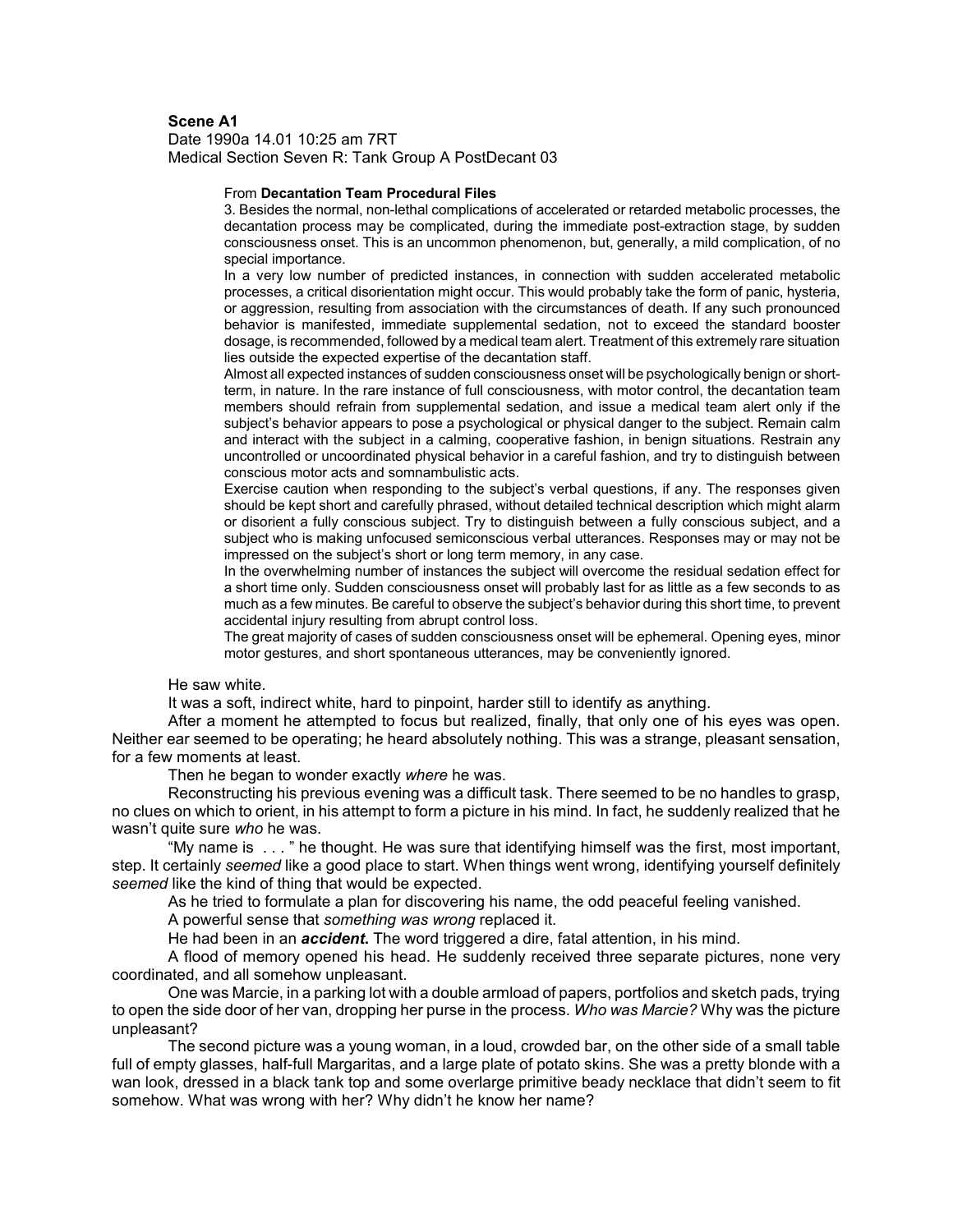It was easy enough to understand the third picture.

In the third picture his brain was clearly framing the word "Shit," in a crisp cartoon bubble. There was a realization that he had just made a horrible *mistake*. It wasn't his life flashing before his eyes; it was only a large tractor-trailer truck.

It was a *very* large truck, a huge, glossy, new truck with two blue-green trailers, sliding rapidly past his headlights in the rain. He seemed to be seeing a flash of graphic black-white-silver letters, that arrowed swiftly toward a silver fuel tank, that came rushing toward his face in a crazy roller-coaster vision, as he realized that the car was responding neither to his steering wheel nor to his frantic brake. It was sliding on the wet pavement, straight for the expanding undercarriage of the truck.

*Blink*. The truckís right turn signal blinked like a metronome. *Blink*. Wet, through the film of driving water sweeping his windshield. *Blink*. Dry, as his wiper flashed by. *Blink*. The truck was drifting over to fill his entire field of vision.

Four beats of the light.

The first noise was a creak and a snap, as his hood slammed under the chrome tank.

The second noise was a thunder of grinding teeth, as the wheels of the tractor seized his vehicle and wrenched it, down and sideways.

Then there was shattering glass.

Then there was an abrupt change in the whole shape of the car.

Then there was pain.

His left eye popped open, and he was able to turn his head slightly. There was a nebulous woman, in white, standing at his left. At first he thought it was *Marcie*, but then he decided that it wasnít. Behind the woman was a black piece of equipment, projecting over him like a small crane. This unidentifiable apparatus seemed to jut from the left, out of his range of vision, and end somewhere over the middle of his body. There were cables or hoses hanging underneath it, and the woman seemed to glance periodically at LED displays on the side of it. He seemed to be lying on his back, on some sort of examining table. His eye closed again, but he began to hear things, at first in a very broken way.

ì...sporadic bursts . . . -logical activity. Normal mainly, but thereís . . . buzz, buzz buzzing at buzzing buzz."

*"Buzz I administer any buzz-buzz to buzz out the ... buzz?"* Two female voices, he decided.

His eyes focused only when he stopped trying to focus them.

The two women were pretty. They were neatly and efficiently dressed, in white jumpsuits with short sleeves and flapped breast and hip pockets. There was some sort of grey insignia above the breast pocket, lending them a mildly military appearance. They both had a surprised look, but moved quickly to deal with whatever was wrong.

The one by his left hip was a woman with a vaguely Latin look, Spanish maybe; the one at the foot of the bed, partly hidden by the large bulk of the overhead machinery, was very dark-complexioned. At least, that was his first impression. "Mister — " the closer one began, glancing down, " — Prescott? Please don't strain. Just *relax*. Weíre just conducting some simple functional tests, and you would probably rather sleep through all of this."

Her accent was an indeterminate American accent, very cultured, academic perhaps. He was never very good at accents. He thought of expensive girls' colleges, up in New England. They had name tags, there, also, but he was unable to get a clear, un-blurred look, with the sporadic reluctance of his eyes.

"I'm JOHN," he introduced himself, with a sense of poor control over his speech mechanisms. "And you're WHO?" His own voice sounded drunken. He tried to focus on the name tag, of the Latin woman, but his effort to make it seem like a friendly overture was a failure.

"I am Montevideo, and my assistant is Coffee, and you, John, have woken up a little prematurely, here. You're *very* tired and I think you could fall back to sleep *very* easily."

"Mon TEE vid DAY oh," he noted slowly and carefully, "is the CAPITAL of  $-$  Argentina. No, it's NOT."

ìUruguay, I believe,î she smiled. Her face was suddenly a blur; his eyes refused to focus again.

"Uruguay? That's right. This must be a hospital. I can't move." Some extremely unpleasant possibilities were trying to intrude on his consciousness.

"You're *all right*, John Prescott; you're going to be *just fine*," Montevideo's voice reassured him.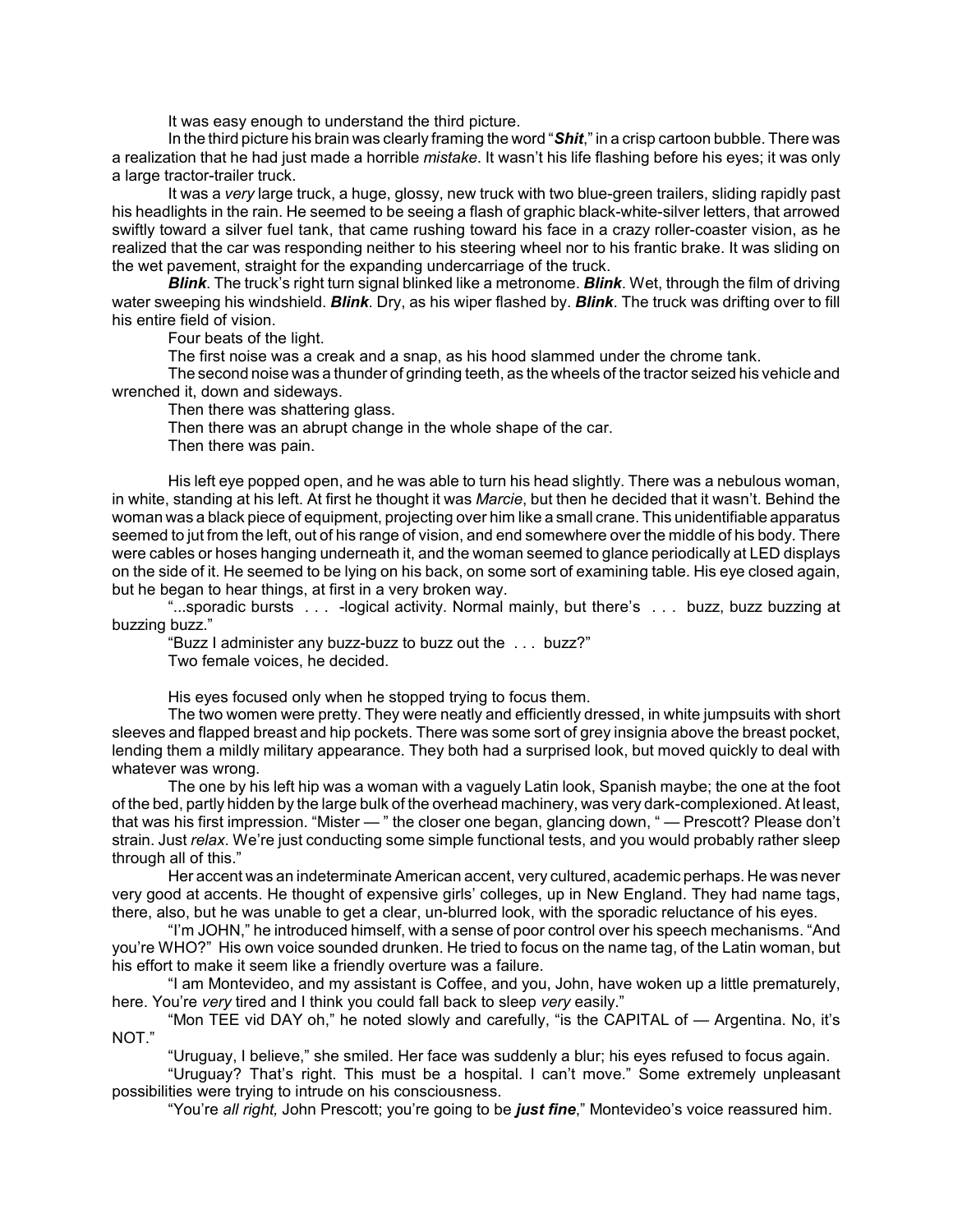ìThe girl who was in the car with me . . . *I canít remember who she was. I donít know her name, for Godís sake!* Is she all right?î A sudden wash of guilt jolted him back to life. Both eyes opened and he shook his head. With some effort he half-rose, half-lurched to a position on both elbows. In this half-sitting posture his head lolled like a drunk's.

"I'm getting some urinary tract activity," Coffee's voice warned from the foot of the bed. An *examination table*, he corrected himself. He couldnít understand what Coffeeís statement had to do with him.

He must have actually lost consciousness, he realized, because he woke up  $-$  again.

Marcie had been asking him where, in that overpriced shoehorn of a car, he carried his groceries. The unidentified woman, Melanie(?), Natalie(?), Meredith, maybe (?), was quietly mentioning a bar

where they did live Irish folk songs, somewhere on the other side of Atlanta. He remembered the word Limerick.

Heíd been thinking that he could slide past that damned truck, on the right, in just a tap of the accelerator.

He had to take a leak, *soon*.

This was embarrassing, and he certainly didn't want to wet the bed.

He waited for a few seconds, until he had checked to see if he could feel his hands and feet. The odd sensation of part-consciousness seemed to relent, and he finally decided that he was more or less in control of everything.

He opened his eyes, sat back up, and dragged his feet out from under the black examining machine and off the side of the table. His first lurch nearly toppled him off the table, into Montevideo's arms.

She had quickly dropped whatever she had in her hands, and caught him by the shoulders, quite smartly, he thought. "Sorry," he sighed, "I was a little shaky there for a second. I didn't mean to fall into you like that."

"That was *quick*, John. You almost landed face down on the floor! I'd really hate to have one of my patients wind up with a broken nose, you know." At close range she gave him a serious, critical look with odd, light brown eyes, in a frame of dark lashes. A very elegant looking woman, he decided. In fact, with her perfect pale complexion, and not-quite-black hair, and her subtle Latin looks, she was extremely attractive.

Looking down suddenly, he realized that he was *completely nude*, and that he was sporting a jutting erection. "God, I'm really sorry. It's just because I have to — urinate — that I look like that. If you could direct me to the rest room,  $\ldots$ 

"The bladder pressure is peaking," Coffee's voice announced calmly.

"John, you probably can't walk very well, right now. We can take care of your bladder problem, if you'll just lie back down and close your eyes?" There was a questioning reassurance in Montevideo's voice that almost persuaded him to agree. Still, never having been incapacitated in a hospital before, he was not sure about what nurses did with *bedpans*, or other similar devices.

Then he caught sight of what Coffee was detaching from the overhead apparatus.

It was somewhat like a black plastic machine-pistol, with a long hose attached to the stock, and a barrel like the barrel of a small *mortar*. In addition, it had a strange magazine dangling from its far end, and a large rubbery *mouth*, surrounding the whole end of the barrel. For an instant he envisioned some sort of space-marine shotgun, and had a disquieting sheep-to-the-slaughter feeling.

Then she turned and he looked down the "barrel" of it. With one movement Coffee was reaching behind a part of the gaping rubbery mouth, and folding back a ribbed, black, embarrassingly female-looking lip, to expose a soft-looking black cup and a gaping hole, down the barrel, that had an expanding rubber sphincter in it. It looked like a *milking machine.*

"No thank you," he gasped, "you've scared the living sh — , scared me wide awake. I'd rather use the rest room, if you don't mind."

Montevideo gave him a regretful sigh and nodded. "If you feel like trying it, John, I'll assist you to the door.î Her glance located the bathroom door for him; it was off the head of the table and perhaps six feet away. That distance certainly seemed possible to him.

He slid slowly off the examining table, carefully testing each leg. "A little assistance might be necessary,î he concluded. Montevideo took his arm firmly. His steps were remarkably unsteady; shifting feet was a balancing exercise, that required careful concentration.

At the door, Montevideo reached out and touched a small square panel marked with the functional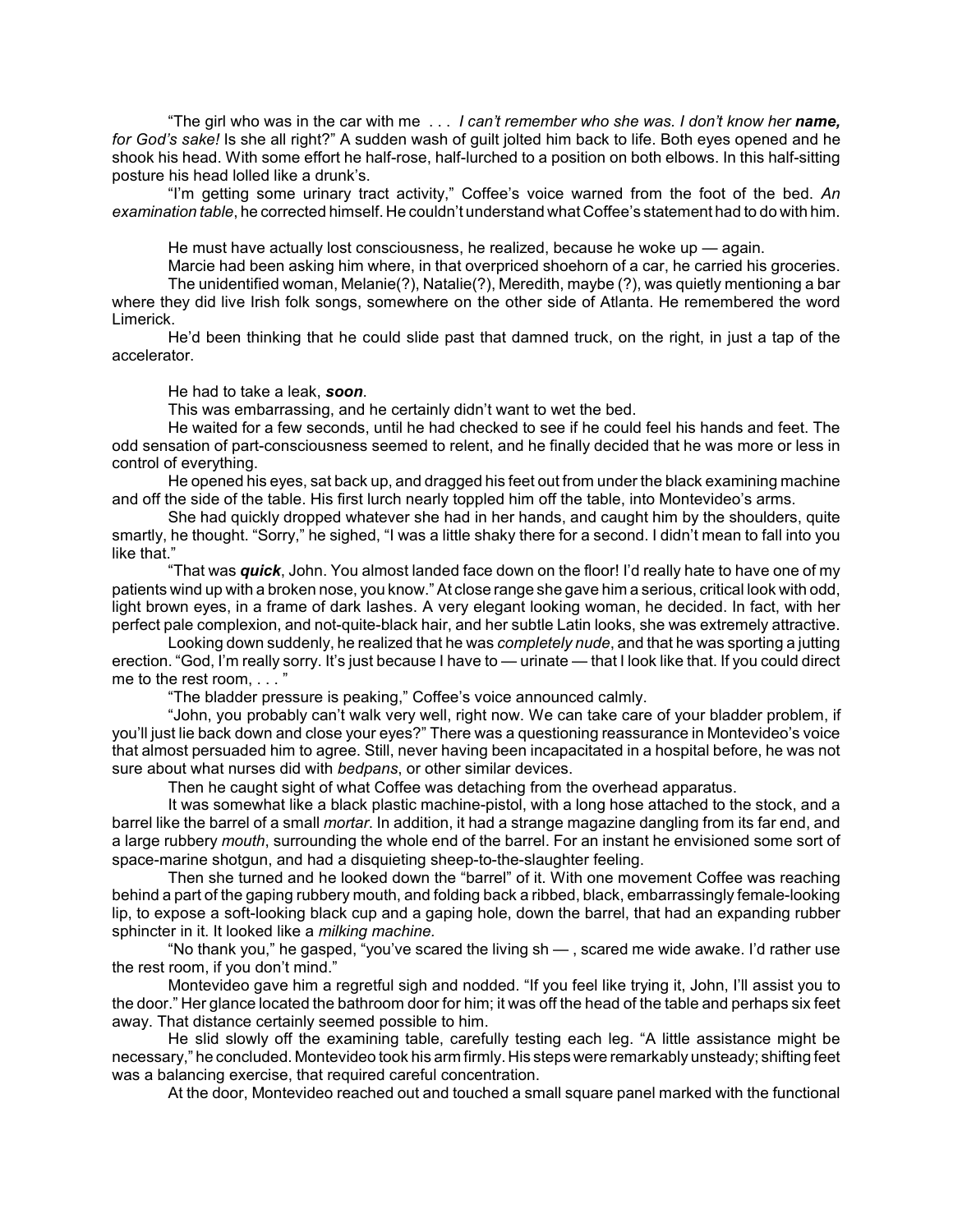designation, "Toilet." The door panel slid noiselessly sideways. "There are three buttons next to the seat, John. When youíre finished, push the one closest to the front first, then the second, and then the third. I will be here monitoring your consciousness level. If I think you're losing consciousness, which is entirely possible, I'll try to catch you, before you fall off the toilet."

He mildly resented the suggestion that he would fall off the toilet, but had to admit that the possibility might exist. The fact that the dark grey, rubbery-looking seat was mounted in a counter was somewhat reassuring.

A carefully planned approach situated him on the seat. His weakness astonished him.

He disliked the design of the seat. It was a trifle too high off the floor, rather like a handicapped toilet. The raised grey section in the center of the front reminded him of training potties, for little boys. It was, however, comfortable, and he managed to stabilize himself with the assistance of the sculptured seat shape **and** both hands on the counter. A mundane task like this had never been half so trying.

He suddenly supposed that he was incredibly lucky to be capable of any kind of mundane task. After what he remembered of the encounter between his sports car and the tractor trailer on I-75, he supposed he was lucky to be alive.

Marcie! A large section of his memory filled itself in quietly. She was the divorced designer with the two boys, the one who had the practical, hard-working attitude toward every project, and the one who avoided the nightly staff meeting at the lounge, over the Margaritas. He had always *liked* her, but she had seemed to come from a regretfully different universe. She might have come from a better universe than the other, higher octane professional *artistes* he competed with, after work.

The woman in the bar! She belonged to a punctuated series of memories, a series that was defined by a form. Fill in the blanks. Her name was irrelevant. He needed social ornaments, of short duration, to keep up his membership in the club.

The car was good enough for his current position. When the firm landed the *really big* contract and he moved *upstairs,* heíd probably need a Porsche. Heíd also need to learn to play golf.

*He had killed her.* The woman was almost certainly dead, and his whole life-style was the murder weapon. She had been a perfectly real human being, who met a status-driven junior designer, at a highpriced trendy bar, and sheíd mistaken him for someone *real*. She got into his ornamental, motorized ego, one night, and let him demonstrate the whole pointless thrill of it all. Then she was dead.

Some part of his mind had recorded the warning, "Don't fall off the toilet!" He snapped back into focus and quickly corrected his dangerous slant to the right.

ìThree buttons. Front one first. Push buttons.î He spoke almost out loud, to keep himself conscious. He slid his right arm close enough to depress the button with his thumb and keep his balance at the same time.

The first button caused a noise that sounded like a flush but much quieter.

The second button nearly jolted him from his precarious perch. Startling streams of water erupted from the toiletís inner recesses and sprayed his whole private anatomy. The rubber bulge in the front of the seat erupted like a shower head between his thighs. It was very efficient. He had the unpleasant sensation of someone shocked by a loud, obnoxious, trick cushion.

ìYou could have warned me that your hospital was the only one in the Western Hemisphere with bidets, Montevideo," he whispered to the closed door.

Before pressing the third button, he steeled himself for *anything*.

The third button directed some vaguely *tingling* streams of warm air at him. He dried almost miraculously fast.

He wondered when toilets, like this one, had been designed. As an architectural designer, he felt he should know things like that. He looked at the button panel and noted that it seemed to be very efficiently sealed against moisture, and recessed just enough to prevent any accidental comedy. The seat design actually seemed to have some sort of human architecture concept behind it. It was quite an advanced model, he suspected.

He looked carefully upward and saw no source of light in the brightly-lit bathroom. This was extremely curious. The whole room had a generic soft-white look, about a hundred watts, he expected, but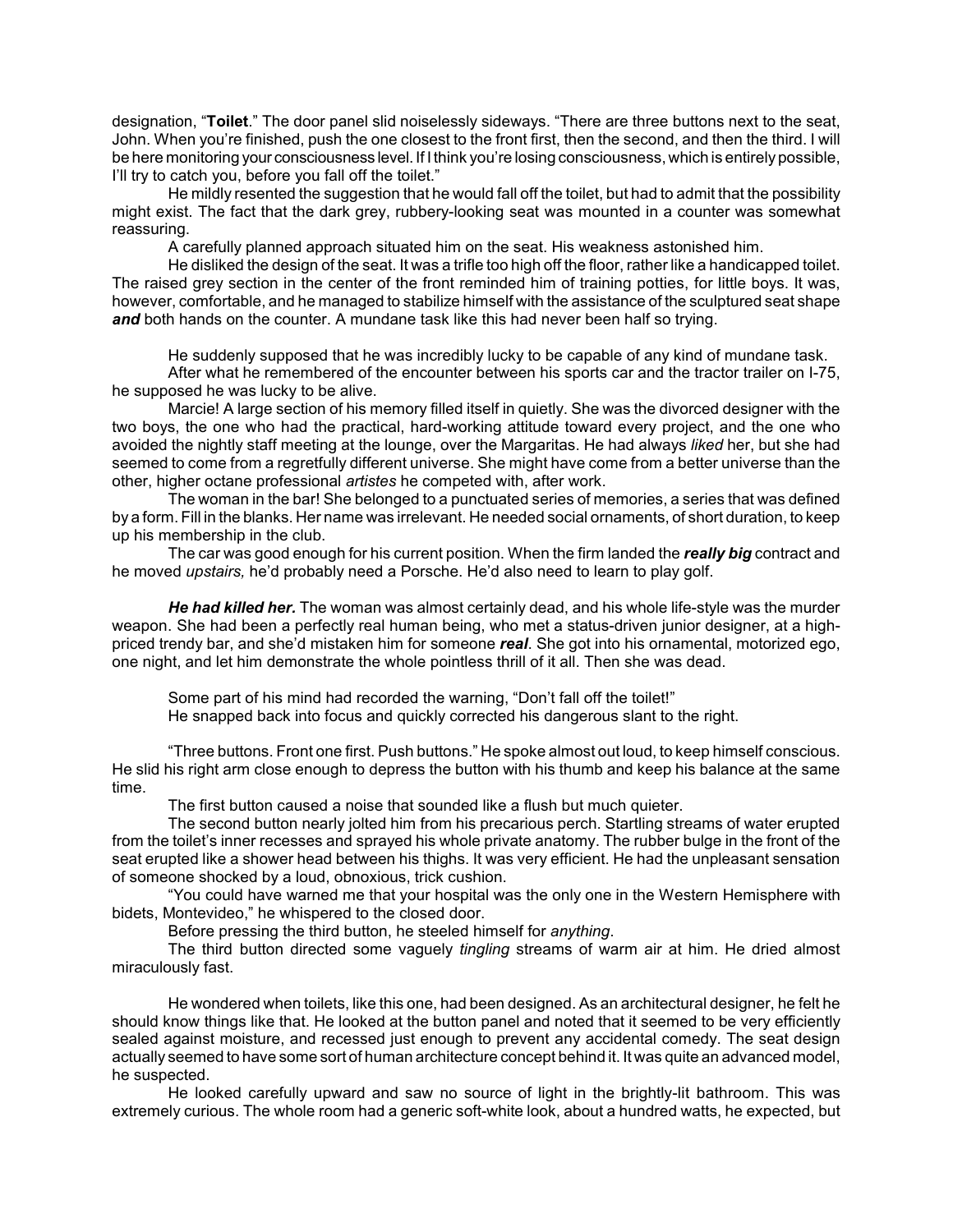there were no visible light fixtures. He tried to figure out where the indirect lighting panels were hiding. It was extremely clever, he thought. Lighting design was often part of his job, and he couldn't recall anything like the completely concealed arrangement in this bathroom.

There was also an unusual quality to the corners and edges of the walls. They were soft. He seemed to recall that dust-free rooms, in specialized laboratories, had specially rounded corners that prevented the collection of particles. The tiny rounding made the room's edges slightly hard to see, blurring the definition of the place, in a relaxing way. This facility was certainly equipped in a thoughtful, spare no expense fashion, John mused.

Inconveniently, he began to fall asleep again.

He woke up with Montevideo's arms lifting him onto her shoulders. "I'm back. I'm sorry," he announced, "put me down and I'll try to walk back to the table."

Montevideo partially lowered him. "I'll let you *help*, John. I barely caught you before you toppled, head first, onto the floor, *again*, and I don't want to risk your falling flat on your face."

Back at the examination table, he had the sudden conviction that he could never succeed in getting onto it, himself. The signals sent by his brain, to his body, were mere shadows of what he needed in order to function. "I may need you two to help me get on the table," he admitted, ashamed.

Montevideo turned him around and caught him about the waist. With a quick movement, he felt himself sag and, just as suddenly, rise to a seated position on the table, with Montevideo's other arm under his thighs. She turned him about, easily, and lowered his head. As drowsy as he was, he was quite impressed. She didnít seem to have any difficulty picking him up, by herself. She was not a particularly large woman, nor was he a particularly small man.

"You must keep in pretty good shape," he told her.

"Have we had about enough adventures, for this morning, John?"

ìWho wouldíve thought that going to the *john* would be like climbing Mount Everest?î He shrugged.

ìTry and get some more sleep, John. Your central nervous system has a little *catching up* to do.î

After a few seconds of silence he turned to Coffee, and looked carefully at her. She seemed to be busy scanning something which he couldnít see, on the far side of the hanging black apparatus. He caught her eye and she smiled.

"What year is it?" he asked her.

"I990a," she answered. She wasn't exactly black, he noted. She had sharp, possibly Arabic features. Her skin color was a coffee brown and she had hair that was actually a shade lighter than her skin, and relatively straight. She was an undefinable physical type.

"My accident was in 1989," he told her. "What does the 'a' in '1990a' stand for?"

Coffee looked suddenly concerned.

"It means the first half of the year," Montevideo interrupted, "it's just an administrative thing." John nodded. "I see."

After another second he turned back to Coffee. "Who's President of the United States?" "Ronald Reagan," she guessed.

"George Bush," Montevideo corrected her.

ìWho won the Super Bowl while I was *out*?î he asked Montevideo, with a faint smile.

Montevideo now looked somewhat suspicious of him. "That's *football*, isn't it?" She smiled, and shrugged. "We have a really rigourous schedule, and we don't really get a chance to see many of the local games, or the ones off the  $-$  television."

ì*I* know *that* one,î Coffee grinned. ìIt was somebody named *Montana*, who beat somebody named Denver. The tech assistants were talking about it."

"God, I hate the '49ers," he sighed.

Thinking backwards, with some difficulty, John wondered when he had ever heard anyone use the expression "off the television," before. Certainly, it wasn't the way anyone in Atlanta ever referred to television.

Coffee thought for a minute, and added, "I think the '49ers were there, too.<sup>"</sup>

ìProbably,î John agreed. He looked slowly back and forth between Coffee and Montevideo, and then looked up at the ceiling.

"Where are you hiding the fluorescent fixtures?"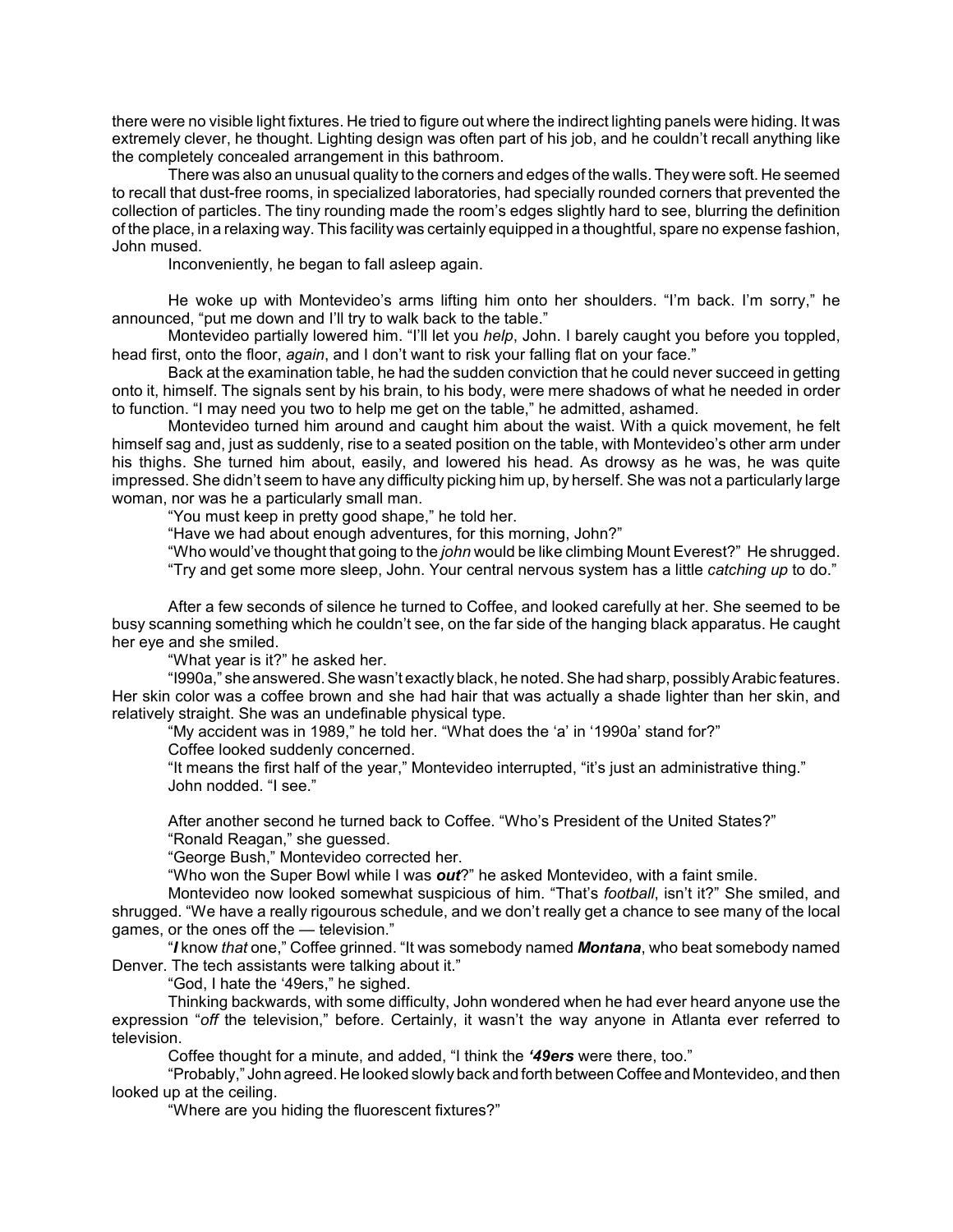Montevideo and Coffee quickly exchanged completely blank looks.

"You know," he explained, "the *light bulbs*."

Montevideo shook her head. "I'm sorry, John, but I don't really know anything technical about lighting fields. I just know how to program them, that's all."

# "Are we in Kansas?"

Montevideo looked at him, in puzzlement, and then her face revealed a sudden memory. She shook her head, and smiled.

She left her occupation, closing panels on the overhead device, and walked back to John's side. "Okay, it's time for the patient to go back to sleep, for a little while. He needs the rest. You'll be wakened in an hour or less, and you don't want to be exhausted, do you, John?"

"Okay, doctor. I'll take a little nap. Actually, I'm having a lot of trouble avoiding it."

"Good!" She ruffled his hair lightly and then bent down, toward his ear. "Don't tell anyone I told you so, but - I don't think we're in Kansas any more, Toto.<sup>"</sup>

He nodded.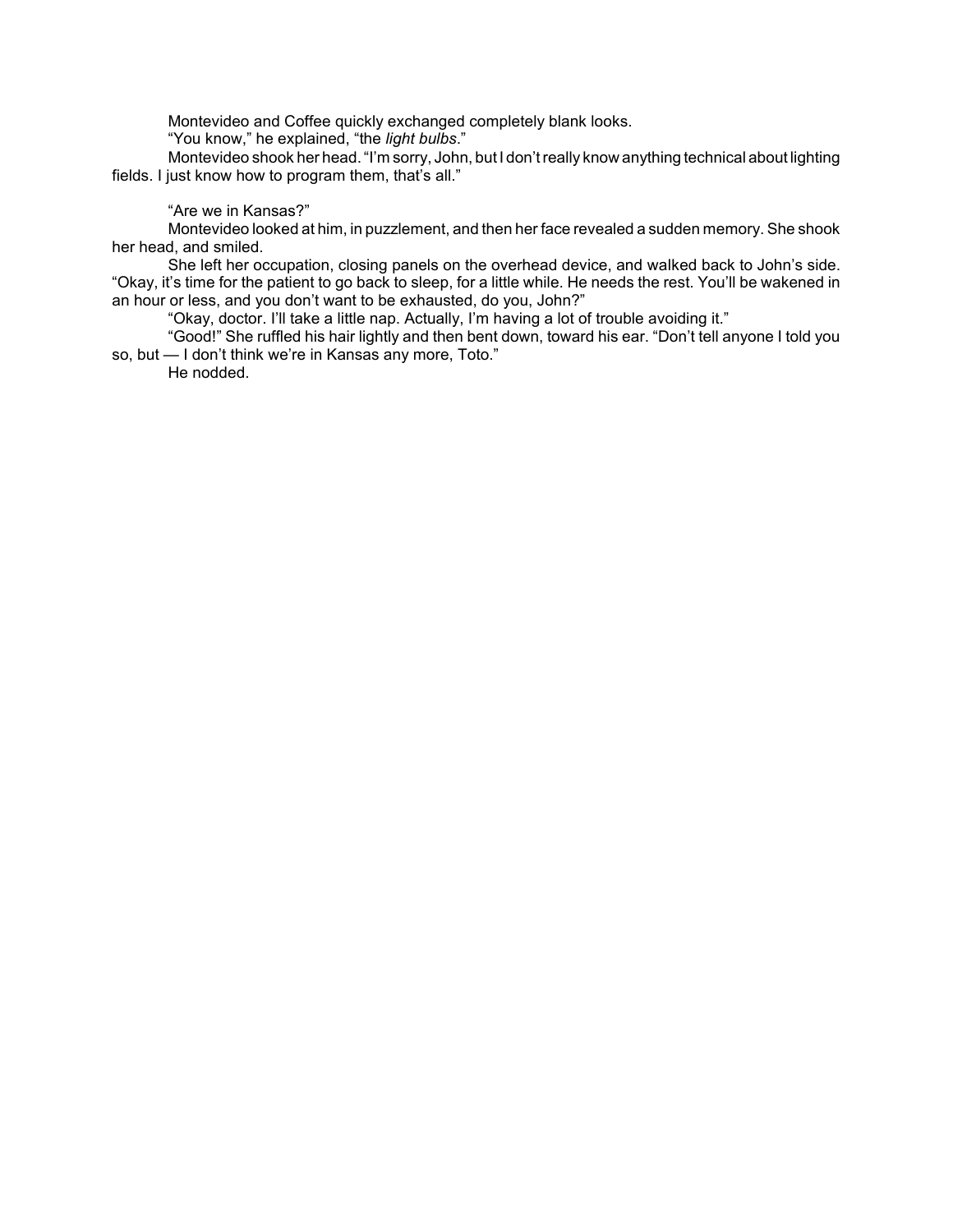#### **Scene A2**

#### Date 1990a 14.01 11:10 am 7RT Medical Section Seven R: Tank Group A PostDecant 05

A woman, in a white jumpsuit, reached down and touched the shoulder of the patient, on the examining table. The tall man, similarly dressed, standing next to the woman, nodded. A second woman, in a slightly different white jumpsuit, with black and grey collar and pocket flaps, stood quietly, on the opposite side of the table.

The patient was covered with a light blue sheet stretched up to her armpits. She appeared short and well-built, in contrast to the others, who were all fairly tall, and more slender. The patient had a shoulder length mass of quite dark, loosely crimped hair, fanning out about her face. Her face was pleasant, rounded, with large eyes and dark eyebrows, and her neck and shoulders were similarly soft in contour, though far from fat.

When the medical examiner shook her shoulder lightly, the patient's eyes fluttered open. They were deep brown eyes which animated her face, instantly. For a moment she stared wide-eyed at the ceiling, and then blinked rapidly.

ìDo you feel like waking up, Ms. Silverman?î the examiner asked quietly.

"I don't know. Am I late for anything?" The patient asked, in a mildly nasal New Yorker's accent. There was a slightly amused overtone in the sound of her voice, and she grinned.

The man chuckled mildly and spoke. "No, you're not late for anything, and you shouldn't be in any big hurry, for an hour or so, until your basic neural functions are operating smoothly on their own, Ms. Silverman. Now that you're awake, we need to ask you a few short questions, and conduct some minor tests, to check your reactions and your awareness."

ìShoot.î

ìCan you give me a few facts about yourself? Your first name, your last city of residence, your last occupation, perhaps?"

"I thought you were supposed to ask me how many fingers you were holding up, first. Oh well, I'm Linda Silverman, and I come from Brooklyn, and I just quit my last job at the Long Island Transit station, because Iím taking classes over in Manhattan, and I needed some part-time work over there. Iíve got applications in, though. I was trying to get a job at the Strand bookstore, but they didnít need anybody last week, and this is probably going to blow the hell out of my father's medical insurance, isn't it?"

The man chuckled. "Slow down, Linda. May I call you Linda? I'm Bill Robbins, and I'm a Medical Technician. here. You can call me Bill; this is a very 'first-name' kind of place."

Linda looked intently at Bill Robbins. He was a tall, somewhat scarecrow-like man, with an angular face and a shock of slightly unruly, straw hair. His eyes were slightly different shades of blue, and the smile lines running up to his eyes gave him a reassuring look. He had a notebook-sized black object under one hairy arm.

"Did I pass the shrink test?" Linda asked.

ìWith flying colors, Linda. Your mind is obviously operating at top speed. Iím from Nebraska, originally, and I can barely keep up with you."

"Everybody from New York talks fast," Linda apologized.

Bill Robbins turned to the first woman. "This is Lonnie, and she's our head Sensory Physiology Technician. On your right side there, is Courtship. She's the Medical Service Technician, and she'll help you get dressed, and so forth. Lonnie's got a couple of tests to run, before she has another appointment."

"Shoot," Linda shrugged.

Lonnie, a smooth-faced brunette, with penetrating green eyes, pulled another notebook-sized object from a shelf on the examining table, beneath Linda. Linda regarded the object with serious eyes, in a bit of a squint. "I'm going to be testing your eyes and ears very briefly, Linda," Lonnie began.

Linda sat up on the table and looked around the room. The general roundedness of her face was continued to her waist. She had smallish, smooth hands and large, fairly circular breasts. Her waistline was neither pinched nor padded.

"I can conduct these tests with you lying down, Linda, if you feel unsteady," Lonnie remarked.

Bill scratched his neck, momentarily. "If," he cleared his throat, "the presence of a male doctor is at all disturbing to you, I can let you get dressed . . . "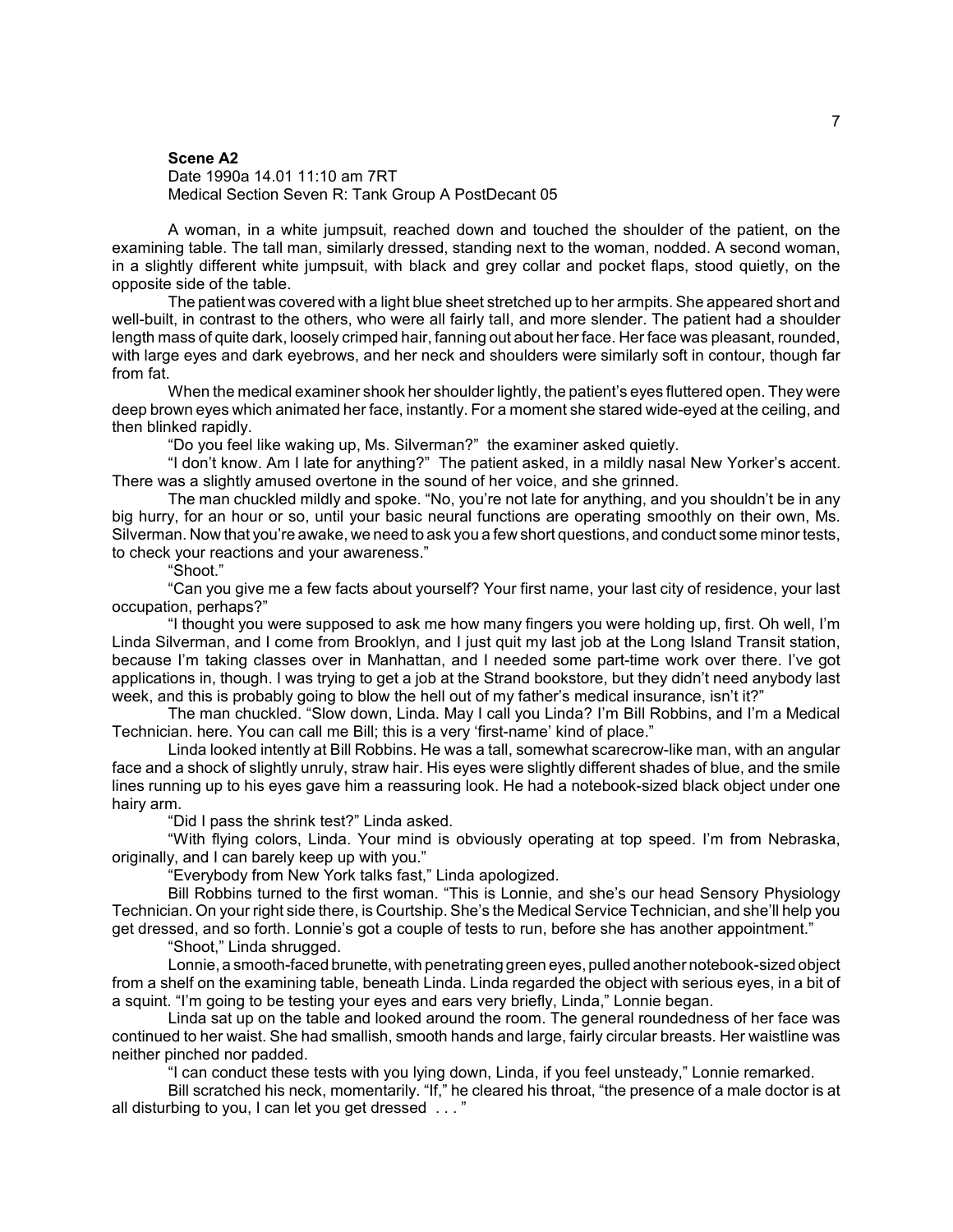ìOh,î Linda shrugged. ìI got a male *gynecologist*. Anyway, nobody gets excited about short fat women, so I should care, right?"

At that point Linda looked down. She placed her hands on her waist and pinched, and then looked up again. "God, I must've lost *thirty* pounds! *Thanks!* You could've extracted twenty more while you were at it, but hey, it's a start!" She grinned.

Lonnie held the examination device near Linda's chin, in one hand, and ran a stylus-like object around Lindaís head, pointing at various points, and making various semicircular sweeps with it. Linda watched the displays, on the device's flat display front, flicker.

*<sup>\*</sup>Tricorders*, huh?" Linda smiled faintly. "Nifty."

Lonnie plugged the stylus back into a socket on the notebook's side. "Not nearly as nifty as a tricorder, I'm afraid." Bill and Courtship laughed softly. Lonnie punched a few keys on the small keypad, at the bottom of the notebook's display. "Linda, would you cover your left eye and try to read the screen for me?"

A line of very small, plain black letters formed, in the pale grey display.

"AQFW," Linda said, very softly.

"Now the right eye."

ìAOEIN.î Linda rubbed her eyes thoughtfully, poking briefly at her lower lids with a curious pressure. Then she sat back and looked at the insignias on the jumpsuits. "**Medical: Recruit Decantation Staff: Robbins, BILL**," she read aloud, and, turning to Lonnie, "Black, LONNIE." then she poked at her eyes again, and craned around to look at the second woman's insignia. "Medical: Section Seven R: Silver, **COURTSHIP**," she read there. "You don't look Jewish," she said to Courtship, and turned back around.

Lonnie suppressed a mild laugh, and nodded. "Okay, now your ears, and we'll be done!" She punched a few more keys, and detached another probe from the opposite side of the notebook.

"I guess you did more than surgically extract a hundred and fifty Hershey bars from me, huh?" Linda grinned, and raised one eyebrow at Bill.

ìPardon?î

Linda shrugged again, but looked around very intently at the three medical personnel, and at the room. Lonnie put the probe near her left ear. "Please count the noises you hear."

After a moment Linda announced "Five, and the last one could homogenize brain cells, if it was any louder.'

"Now the other ear,"

After a pause Linda said "Six."

Lonnie nodded again. "You're doing fine, Linda. You're doing 100%! I've got to get to my next appointment, now." Lonnie tucked her notebook device under her arm, smiled reassuringly at Linda, and nodded to Bill, before moving to a wall panel. She reached out and pressed a finger to a small panel on the wall. Linda watched as the wall panel slid, almost noiselessly open, and then slid, almost noiselessly shut, behind Lonnie.

"Is anything wrong?" Bill asked tentatively.

"Nothing at all," Linda smiled. " Well, actually, I should be asking for directions, to the little girl's room."

"Ah," Bill nodded, with no seeming embarrassment. "Courtship will take you over there," he pointed in the direction of another wall panel, "and show you how to use the facilities."

Courtship had glided to Lindaís side, and took her arm as she slid off the table. Linda wavered for a second, and steadied herself. As she recovered her bearings, she looked closely at Courtship. Courtship had a striking face; it was photogenically sweet, pale, lightly freckled in a small area about the nose, and finely proportioned. She had a mass of very fine blond hair, and extraordinarily pale blue eyes.

"I could've used a nose like that one," Linda smiled at Bill, poking a friendly finger at the tip of Courtshipís nose. She took a few careful steps and balanced successfully. Courtship released her arm.

Courtship smiled politely. "Here," she said, "Follow me. The bathroom is a little different from what you're used to, I think." Courtship's voice was equally striking. She had a near-lilty soprano, with a very soft and firm tone that caused Linda to show mild surprise.

As she walked slowly toward the door next to Courtship, Linda paused briefly and looked down her flank. She squeezed the sides of her buttocks and turned one foot outward to look, momentarily, at the inside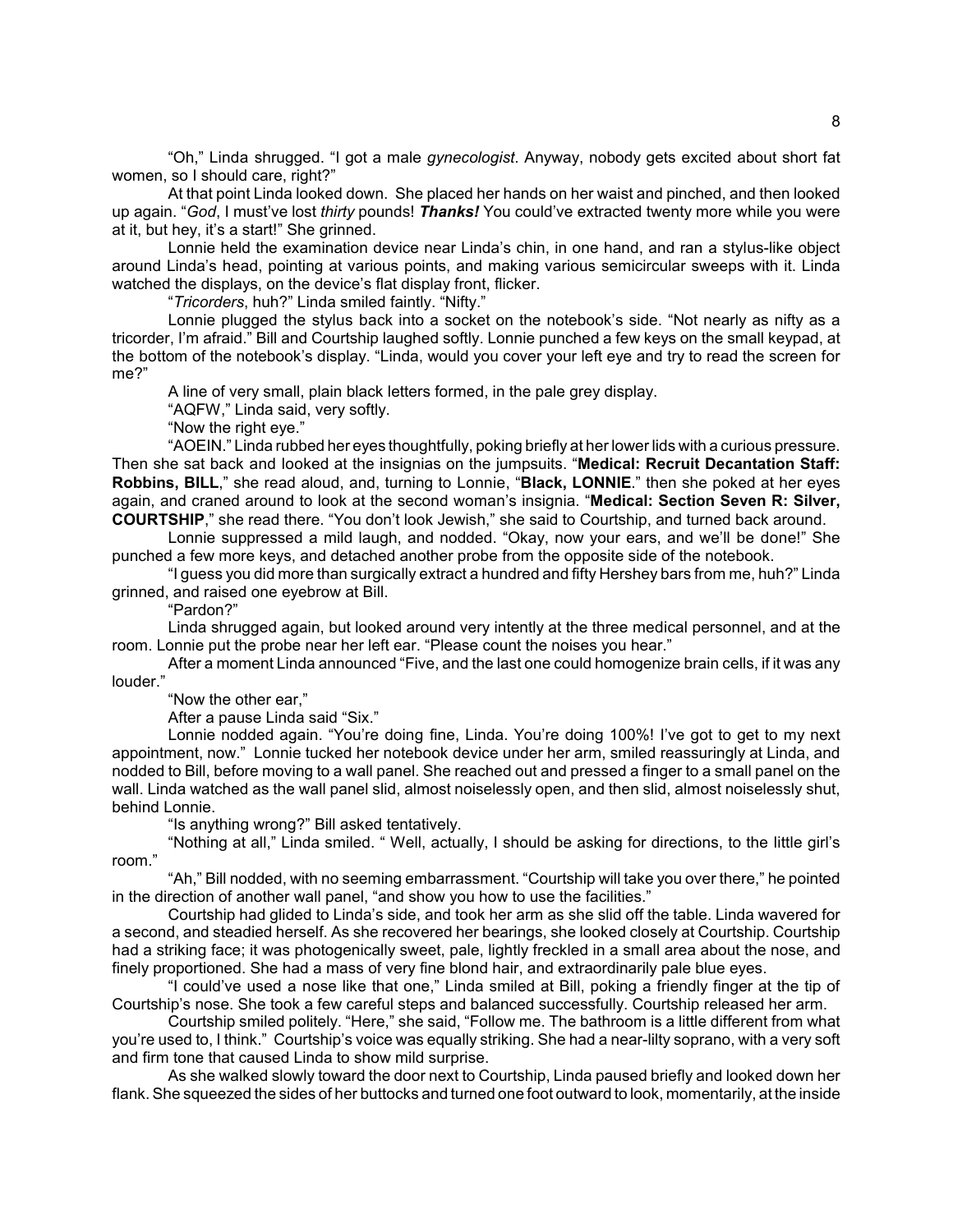of her knee, with another mildly serious expression.

The psychologist finished punching a few keys on his notebook and looked half-sideways as Linda padded back up to the table and hopped back up on it. He laid the notebook down on the table and looked frankly at her, as if checking for any sign of embarrassment. She looked directly back and raised one eyebrow.

"Linda," he began, "There're a few things I need to tell you — about your body, and a few other things as well, but you can get dressed first, if you like."

"Shoot."

"Well, you may be a little wobbly at the moment but  $\dots$ "

"Wait," she interrupted. "Can you tell me how long it'll be, before I can dance, and play Mozart again?"

"It may be a few days before you get back to full normal, Linda, but you'll be able to do all those things within a week or less,  $l$  imagine  $\ldots$  "

"Nifty! *I've never been able to dance in my life.* I was the complete embarrassment of my Folk Dance group, for two years, until my father decided he'd rather have me be the complete embarrassment of my piano teacher, for a year after that." She smiled curiously at Bill.

"Okay, okay," Bill laughed, "I take it back. It'll be a little longer before you can dance, then ..."

"But I guess I can throw those contact lenses out the window, though? This is the first time in my life I've seen anything but fog, without 'em."

Bill raised his hands and nodded. "Yes, you can, Linda."

"Well," she sighed heavily, "You certainly fixed a few things, after I *fried myself*, with that hair-dryer. Still, I donít know. I didnít sign anything. Iím *sure* of that! So, take it all back! Put me back in the test-tube, and, *this* **time**, fix me right. When I come out, I want to look like *her.*î She pointed at Courtship, who pouted in concern.

"Ah - " Bill hesitated.

Linda laughed, somewhat oddly. "I'm just kidding. I'll settle for the economy model make-over. Hey, look!"

She slid back on the table and stuck both bare legs straight out in front of the surprised psychologist. Bending at the waist, she extended a hand and tapped each toe, one by one. "This is also the first time in my life I've ever been able to touch my toes like that! Not only *that*, but check this out!" She closed her eyes and stuck an arm out sideways. Slowly and deliberately, she bent her elbow and pointed to her nose.

"Your coordination and flexibility may have improved somewhat, Linda  $\dots$ "

"Yeah! I ran my clumsy-ugly test, in the bathroom, and scored higher than I used to when I cheated. Nifty! Working at 100% is sure neat for someone who was lucky to break fifty yesterday." She smiled. "Maybe that wasn't exactly *yesterday*, though."

"Not exactly," Bill agreed.

"Well, right now I won't whine," Linda shrugged. "Actually, *I love my nose; I love my toes!*" She repeated her brief toes exercise. "After falling into the bathtub with the hair dryer, *and* the phone, I guess I'm lucky I *have* a nose, *and* all ten toes. You donít know how many times my father told me not to take the hair dryer into the bathroom! He was sure I would wind up electrocuted some day. He'll be really surprised to see me now, won't he?" She looked straight at the psychologist, whose eyes flickered downward. "Or, will my father be surprised at all?" she asked.

"I'm glad you have a fine sense of humor, Linda," Bill said, quite seriously, "Because I really have a few things to tell you that . . . "

"Okay," Linda interrupted again, turning to Courtship. "What have you got for me to wear? I don't want to get the doctor excited." Bill raised one hand in mild exasperation, but smiled.

Courtship, after a momentís hesitation, produced a neatly folded bundle of clothing from beneath the table. She laid it beside Linda and lifted grey briefs from the top of the pile. "These are cut slightly differently from other panties," she observed, "They're cut lower in the front and fit just over the crest of the hipbone. They won't shift around uncomfortably."

"Not only nifty, but sexy," Linda grinned. She stuck out her legs and slipped her feet through the leg openings at full extension, smiling. She got off the table to snap the waistband around her hips. "I might as well enjoy bikini bottoms while I can. My aunt always used to tell me that fat doesn't forget." She looked at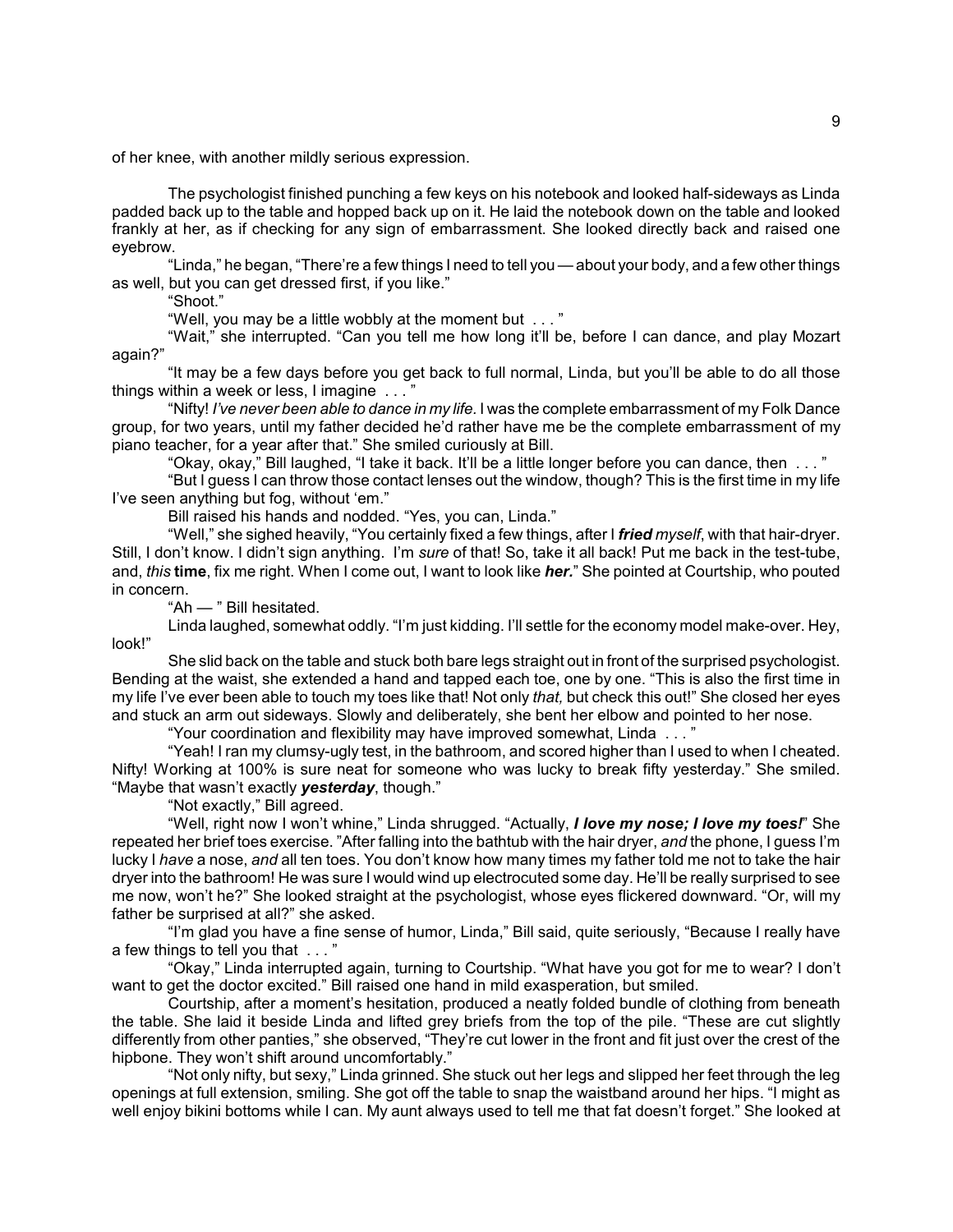Bill. "Before, it made no difference which end was the front, on me."

Courtship produced a collared but sleeveless undershirt.

Linda grimaced and shook her head. *ìWomen like me need bras.* Didnít you notice the comical jiggle when I walk? If you've got big boobs, and you're under five foot six, people laugh when you jog."

Courtship shook her head. "It's okay," she said, "Everybody wears these. They have a lot of support, really. Try it on."

Linda donned the shirt skeptically, stretched its chest out and tugged on the armpits experimentally. Then she hopped up and down. Her bust line bounced, but only slightly. *"Super* nifty. What's this stuff made out of? I've got a cousin of my father's in the Garment District, and he doesn't have any Ladies' Undergarments like this. The colorís pretty nothing, but I know a lot of plump girls who would *die* for comfy things like these."

"It's a *stressed* polymer with a programmed bias," Courtship explained helpfully.

*'Real nifty. How do they do that?"* 

Courtship shrugged and shook her head. "I'm sorry, but I don't know much about synthesis, but I do know they do it during the fabric fitting stage."

"I like the seamless edges a lot, too." Linda snapped the waistband of her bottom again. "I bet smooth edges like this prevent having your underwear engraving your plump little skin."

"Oh yes," Courtship smiled, "The edges have no more stress than the middle, and that prevents constriction marks."

Bill cleared his throat. "You're a very perceptive individual, Linda."

"Thanks. That was one of my best points! Also the big brown eyes and the big boobs. I had a problem, though; I was more than the sum of my good parts. Put big brown eyes and big boobs on a very perceptive eggplant, and send her to the beach. See what you get. I hope you don't have chocolate here.<sup>"</sup>

"Well *— synthetic* chocolate."

Courtship unfolded a grey jumpsuit, with a black collar and black pockets.

"Sure it'll fit me?" Linda asked. There was an amused twinkle to her eyes.

"Oh yes," Courtship shrugged. "Actually, this is the loose fit version, which most people prefer. If you want a snugger one, you can substitute for a tight waist, later."

Linda stepped into the jumpsuit and hoisted it over shoulders. It seemed to stretch a bit, though the fabric was generally taut. "*Gotcha!*" she laughed. "This is a *man's* jumpsuit! The synthesizer goofed."

"They're all the same, Linda," Bill shrugged.

"No, no, no," Courtship interjected. "It's a *right-handed* jumpsuit. The fasteners are easier to register if you have your preferred hand on the underside. You use your other hand to push it together from the top." Bill scratched his head and spread his hands. "I never knew the difference."

"I used to wear my father's shirts around the house. They were like tents, and I could hide like a slob in them. Men are leftovers; their shirts close with the left side over the right," Linda commented. "I guess I'll have to relearn that one, eh?" Courtship ran her finger smoothly up Linda's midline and the jumpsuit welded itself together along a centimeter-wide band.

"Cross between Velcro and Zip-lock bags?" Linda asked.

"It's something like 'Velcro,' I understand," Courtship nodded, "but it's actually a reversible polymeric bond. You can't pop it open, unless you rip it from the tab at the top. Everyone calls it 'Velcro,' but it's not really." Courtship reached over to Linda's waistband and pulled the middle out. "See? The bottom detaches in a circle, too." Courtship circled Linda and separated her top and bottom, with one finger. "It'll take a little while to get the hang of this," she warned, and pasted the waistband back together at Linda's navel. "Watch." She stood to Linda's right side and tugged her pants' waistband upward, until it overlapped the shirt band. "It only joins if you match the edge of this band to the same edge of the other. If you don't get it right, it stays separate." She circled Linda in the opposite direction and the two halves of her suit became one again. "You can wear the pants separately, with a belt, or use the shirt as a jacket," Courtship smiled.

"Pretty **snazzy**," Linda smiled. "I was a tights and dumpy dress girl, with sweaters and hats and big baggy purses. How long do you think I'll be able to fit into this upbeat uniform, before I need the extra loose  $fit2$ <sup>n</sup>

"You'll probably fit it for — quite a while, Linda." Bill was obviously trying to intrude.

Courtship handed Linda a pair of black socks. They had a stretchy, extremely finely woven 'grain'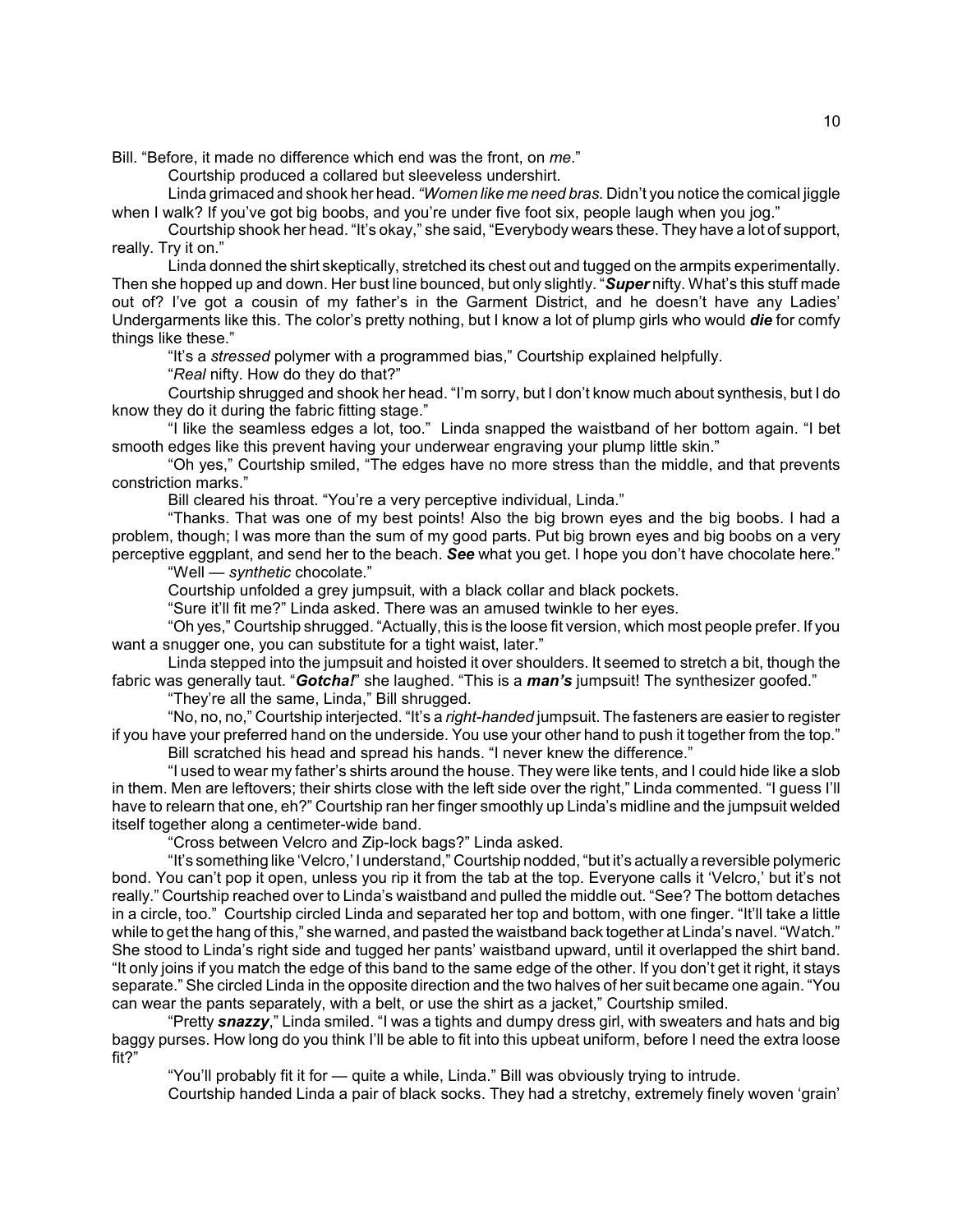which resembled the strange weave of the underwear, but were much thicker, especially at the soles. Linda examined them briefly, before slipping them on her feet.

"I'm really sorry about the shoes," Courtship apologized. "There was a little mixup. One member of your group wound up in a different section, and the shoe order somehow got tagged onto *him*, I donít know how, and we didn't get any shoes down here. But you all should have them in a few hours."

Linda laughed merrily. "So there was a goof! I'm glad to hear it. I can live without the shoes for a while."

"Why don't you sit down again," Bill suggested. "We should talk."

Linda sat on the examination table and let her stocking feet swing idly, before looking up at the psychologist seriously. "Okay," she sighed. "Shoot!"

Bill cleared his throat.

"You know," Linda smiled, "I couldn't help noticing a few things. You aren't much embarrassed by naked dumplings like me, are you? Been doing this for a while?"

Bill actually showed a tinge of color. "About four years, but  $\dots$ "

ìAnd you know, most women love to help dress up other women but theyíd *never*, *never* talk about support and fit, in underwear, in front of a man!" She looked briefly at Courtship. "You know what I think?" ìWhat, Linda?î

"I think that, when I fell into the bathtub, I took out the electricity to half the building. The super probably had to do *something*, because his soap opera got zapped, and the beer would get warm if he couldnít get the ëfridge back on. My poor father probably got home and had to let the electricians into the flat, and found poor Linda, flat on her back in the bathtub with her legs sticking up in the air like a dead cow."

Bill's eyes flickered downward briefly and he raised a hand to interrupt.

"My father," Linda sighed, "poor man, in the midst of all this, he called my uncle in the funeral business, right away. Uncle Chaim would've known exactly what to do. It's a shame, but maybe it's just as well. She was somewhat of a disappointment, Linda was. Nice family, weird kid. In other words, I'm *dead*, aren't I?"

"Yes."

"At least the Linda Silverman I knew from childhood is dead, right?"

"Yes."

"I also think that I didn't beam up to Star Fleet in a transporter accident." Linda grinned. "You don't have any unicorns saddled up under the oak tree outside, either."

"No, but  $\ldots$ "

ìSo,î Linda concluded, ìeither my hair-dryer accident messed up your dimensional tractor beam, and I got here by mistake, or I won the lottery, and here I am, part of the Parapsychic Heroes Force, whether I like it or not. *Iím never going home, am I?* This is a parallel dimension, or a parallel afterlife, or something like that, and I can't get home from here can I?"

"No, I'm afraid that would be very difficult — and hard to explain. This body you're in is a kind of idealized clone  $-$  of you, at an optimal age and physique  $\ldots$  "

"It's okay, don't get me wrong, but **optimal** is going a little too far ..."

*Shhh!*<sup>n</sup> Bill ordered her, very gently, "you may be experiencing a little panic right now, Linda. It's bound to be a bit disturbing, but *hang in there* for me. You *are* in a kind of dimensional afterlife, as you put it, but itís not like anything youíve been led to expect. The afterlife our collective mind has shaped has a lot of strangeness to it, but also a lot of pretty mundane things in it. The independent *images* our minds generate aren't too comfortable with heavens and hells, at least not right away."

He took a deep breath and continued. "This, however, isn't the **normal** place you'd go to when you die. We *selected* you for a special project. If you feel ready, you and a number of others are going down to a meeting, where you'll get more information on our Organization. Are you okay, Linda?" He reached out and held her shoulders.

Linda nodded and took him by the shoulders. "I **am** a little hyperactive, Bill, but you got it all wrong. I didn't start reading science fiction novels like a maniac, at the age of eight, for my health, Bill. This is like my *birthday*, and Chanukah, and Christmas, and the New York Public Library, all rolled into one, with *chocolate* on top. *What took you guys so long to find me?*î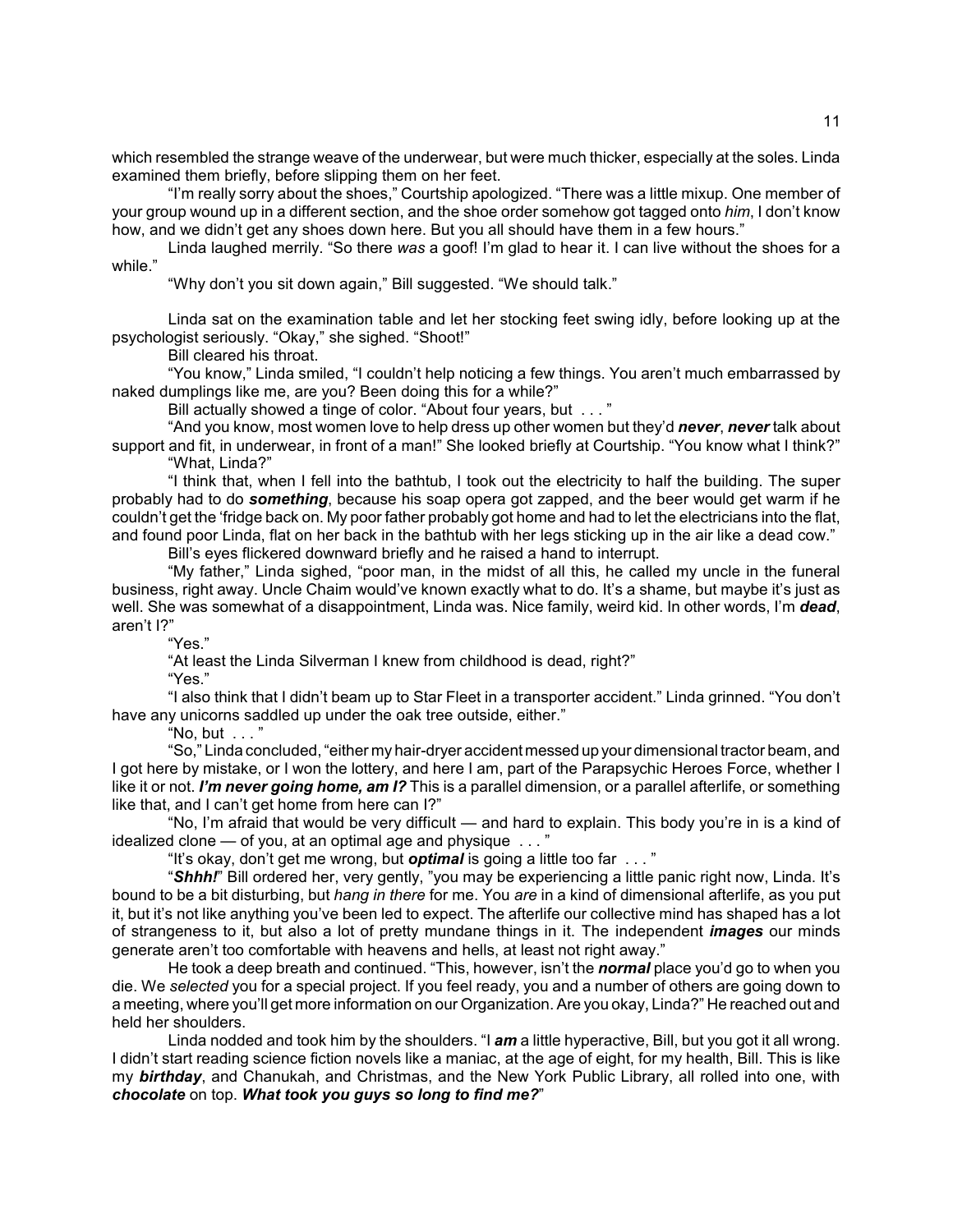She had a certain amount of moisture in her eyes as she gave both Bill and Courtship short, intense hugs.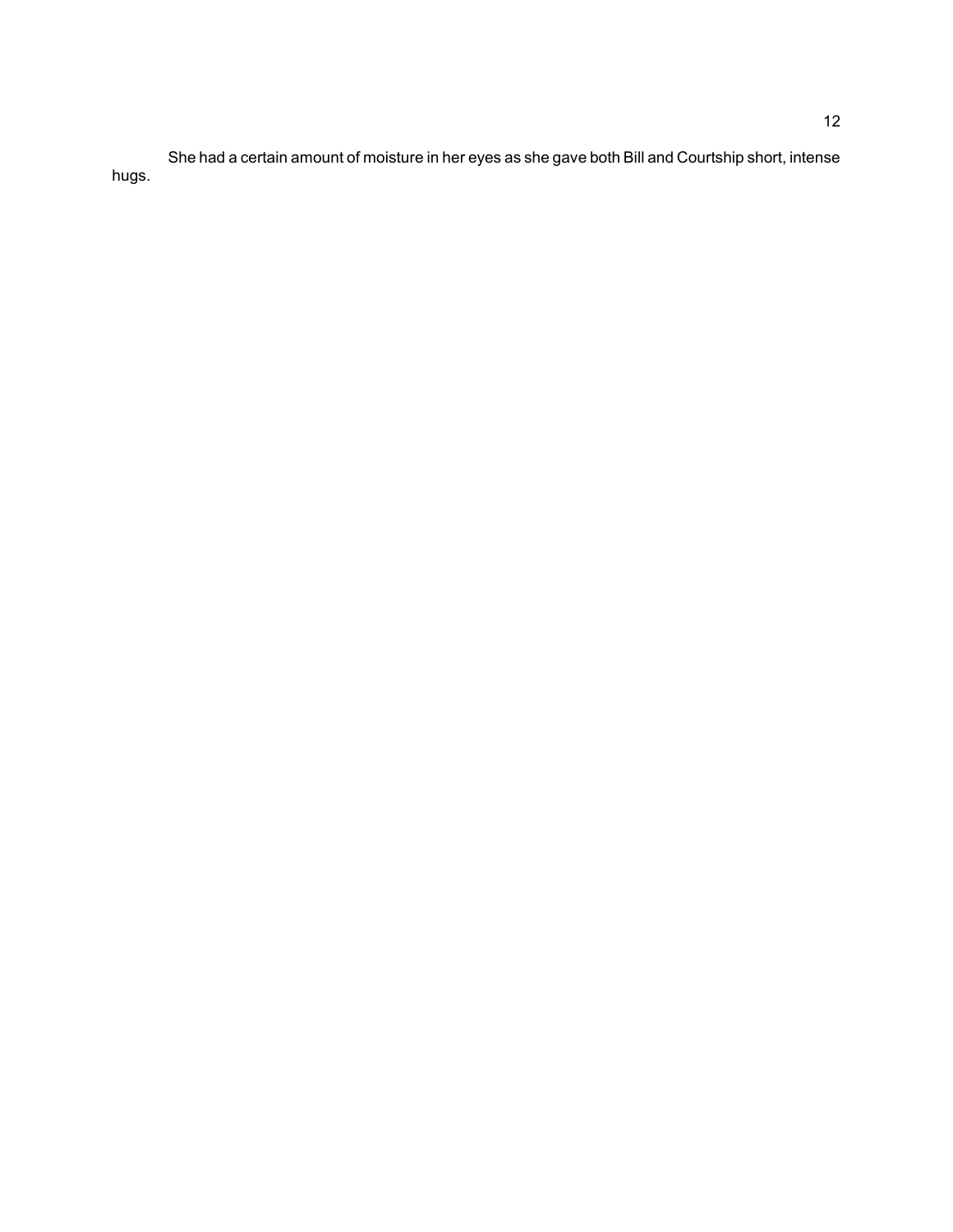# **Scene A3**

### Date 1990a 13.05 12:03 pm NT (14.01 12:03 pm 7RT) Medical Section Seven MT: Tank Group A PostDecant 02

"You're full of shit!" the tall dirt-blonde man on the table spat.

"If you please, Joe  $-$  Mr. Davis, if you prefer. I know this may be difficult, but  $\ldots$  "

"Difficult, my **ass!**" the man on the table growled, in a rural Southern voice, with high overtones.

"Please, Mr. Davis, trust me to the extent of calming down and seeing what happens — with an open  $mind \dots$ 

ìListen to me! *Fuck* your open mind! I donít give a shit about being *dead*; I figure itís a pretty likely event for most of us. But *this*," he swept one arm around the room and pointed viciously at his own chest, *ain't my idea of dead.* This is some kind of fuckin' *game*, you're playing with me."

The man with the notepad computer waved his hands, helplessly, and turned to his assistant, an East-Indian looking woman, and shook his head. "I knew I should have insisted on them sending up a Recruit Team shrink! Look, *Mr. Davis,* Iím *not* the right person to deal with this situation*,* Iím afraid. But let me try to explain again. It may help, a little.

"Number one: you're not in the right department right now. I'm sorry, but your name is Joseph *Jefferson* Davis, and we have an operative named Joseph *Jamieson* Davis. Somehow, someone decided that *he* was you, and his — pattern — got filed in the Tanks down in Seven R, under the assumption that there was a mistake. Are you following me?"

*ìSuuuuuure,î* Davis crooned, smiling.

ìOkay. Now *you* got sent here, by the System, because your spot was occupied, and his wasnít. Does that make sense to you? It's a screw-up. This almost never happens, I assure you, but, then again, how often are you going to be filing two *Joseph J. Davisís* in different Tanks, in the same Section, at the same time?"

"Well, Mr. Pistollini, it may be a 'screw up', but you and Pancho, here, haven't fucked up one of your lines yet," Davis drawled. "How much does the CIA, or the CDC, or the DDD, pay slick bastards, like you, to play magic space doctors?"

*<sup>I</sup>Im* Pastellicci, Mr. Davis, and *'Pancho*', here, is *Panch*, which is Hindu for 'five', I believe.<sup>"</sup> The doctor showed more than a slight sense of exasperation, but a glance from the woman seemed to calm him. ìOkay, okay. I think it would be best to invite you to go along to the orientation meeting. Wouldnít you like to get out of this room and get a little more information, Mr. Davis?"

"Yeah, I'd like to leave  $\dots$ "

"Good, good. Then let's . . . "

"... but I'm leaving on my own, asshole!" Davis abruptly spun off the table and elbowed quickly backwards, between Pastellicci and Panch. Once clear, he reached the door panel in two strides, and stabbed at the control square.

Nothing happened.

Before the others could reach him, he punched the control square with a savage, underhanded jab and kicked the door panel – hard.

Nothing happened.

"I need some Security, about now. Send me the first one you find," Pastellicci's voice announced, seemingly to the air. Davis glanced at the notepad computer, to identify the button he had pushed.

As Panch walked deliberately at him, Davis' eyes flickered from her slightly upraised hand to the control square. He grabbed her wrist and swung her palm toward the unyielding panel.

"I guess it'll open for *you*, Sugar," he growled.

Somehow, halfway to the hand pad, her wrist was no longer in his hand. She had *twisted* somehow, and slipped loose, with alarming ease.

Instead of him, holding her, it has her, holding him. She had a firm grip on both of his elbows and a knee hooked between his legs, and she was lifting him, with her head in his chest.

Robbed of contact with the floor, he floated backwards, perched on her head and knee. He found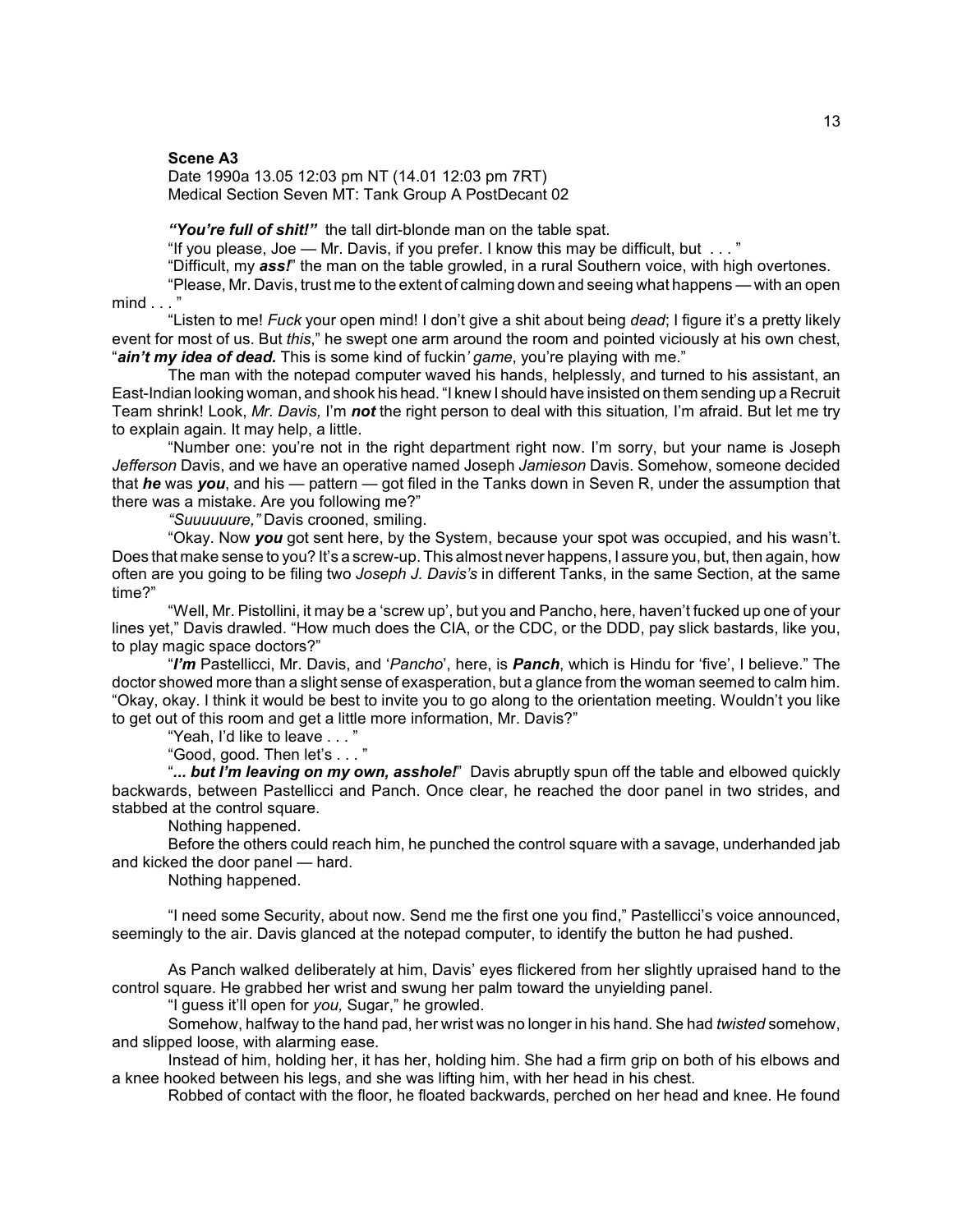himself pinned against the wall, with Panch gripping his elbows and looking calmly into his eyes, with a note of sympathetic concern. Somehow, she'd been remarkably gentle about it. He'd slid there with his tail bone riding on her raised knee; she'd managed to avoid his scrotum, handily.

After a heartbeat, his knee slashed convulsively upwards, into her crotch.

The knee never connected. Her raised ankle slid into the space between her knee and groin, and his blow simply flew wide, outside her hip. He was in danger of losing his balance, but recovered quickly. When his foot sliced back to the floor, Panch was already standing on it. Both of his feet were pinned to the floor under the balls of her feet. He raised an eyebrow appreciatively.

"I'm **amazed**, Pancho. You got me stapled to the wall, *bitch*." He shrugged, and assumed a resigned expression.

Smiling, his head shot out at her forehead.

He found his chin on her shoulder, and her cheek next to his. "Joseph," she said quietly, "If you try to bite me, I'll probably have to lay you on the floor, pretty hard. I don't want to hurt you, okay?" Leaning back, Davis managed a half-shrug of reluctant agreement, but a malicious smile played over his face.

ìOkay, Pancho, you got me by the balls. But *hey*! Youíre a tough little bitch, but this ainít your job. Who the hell ever heard of a combat *candy-striper?î*

Panch's face flickered, in an apparent attempt to decipher his idiom. Her dark face was well-formed, smooth, and intelligent, but there was odd confusion written on it.

He lowered his voice to a whisper and put his face near hers. "Your pal Pasteurini sure ain't getting *his* hands dirty, fuckiní with me, Pancho, so why should *you*? You donít look like the right *color* to me, so what do you owe the goddamn CIA? Whyínt you let me wiggle out of this, and paste your little paw on the door lock, so I can get a running start before the feds get here?"

Panch still seemed slightly uncertain of the meaning of his words.

"Come *on*, bitch!" he whispered urgently. "Let me out a' here and I'll be real nice to you. If I make it past the bloodhounds, you and me can meet up sometime. Weíll take out one of those *suites* in your uncle's Motel Nineteen Ninety-Five, over in Georgia, and you and me can have a rematch. We'll get naked and wrestle on the bed. I might even let you win. What the hell, *chocolate* ain't my favorite flavor, but with tight little tails, like you, I ain't religious about it. What d'ya say, babe?"

Panch's expression was even more mystified than before.

Pastellicci cleared his throat. "My name is **Pastellicci**, Mr. Davis. I think I mentioned that earlier. My hearing is excellent. I actually completed all my combat training with at least a 'C-plus,' but I rapidly gravitated to the Medical Section, and let it all slip, Iím afraid. Of course, in your state, I could still *wipe your* ass. Oops! I'm sorry. That wasn't too sympathetic, was it?"

Pastellicci shrugged, and continued. "It's a good thing for you that *Panch* is playing with you. She's a natural, and sheís *gentle*. Sheís dealt with emergency injuries and pain situations, extensively, and she can put a hundred kilo man on a table, faster than you can whistle 'Dixie,' *buddy*. She doesn't need my help. Also, there's one more thing I should tell you; your attempt to enrage her with racial and ethnic remarks, and crude sexual suggestions, would probably not cause her to slip up, *even if she understood what you were* saying. She doesn't have an uncle with a motel in Georgia. She doesn't know where Georgia is, and she probably never heard of a motel."

Panch laughed.

"Listen, *Gerald*," she smiled, "I'm well aware that Georgia is a state, a section, of the United States, and Iím pretty sure it has mountains, and is somewhere near the Atlantic Ocean. Also, a *motel* is a kind of housing thing, near a road, where people in cars pay money to sleep. Nahls also run off to motels to hide from their wives and have sex. Don't you think tahns watch *television?*"

Pastellicci shrugged. "I stand corrected. I was just trying to help."

ìWhat I *donít* understand is why I would have an *uncle* who would own a motel. I also donít recognize the word *candy-striper*. Joseph\ uses very unusual espressions.<sup>"</sup>

Davis sneered. "You sure as shit got top grades in bullshit, Pancho. What am I supposed to believe?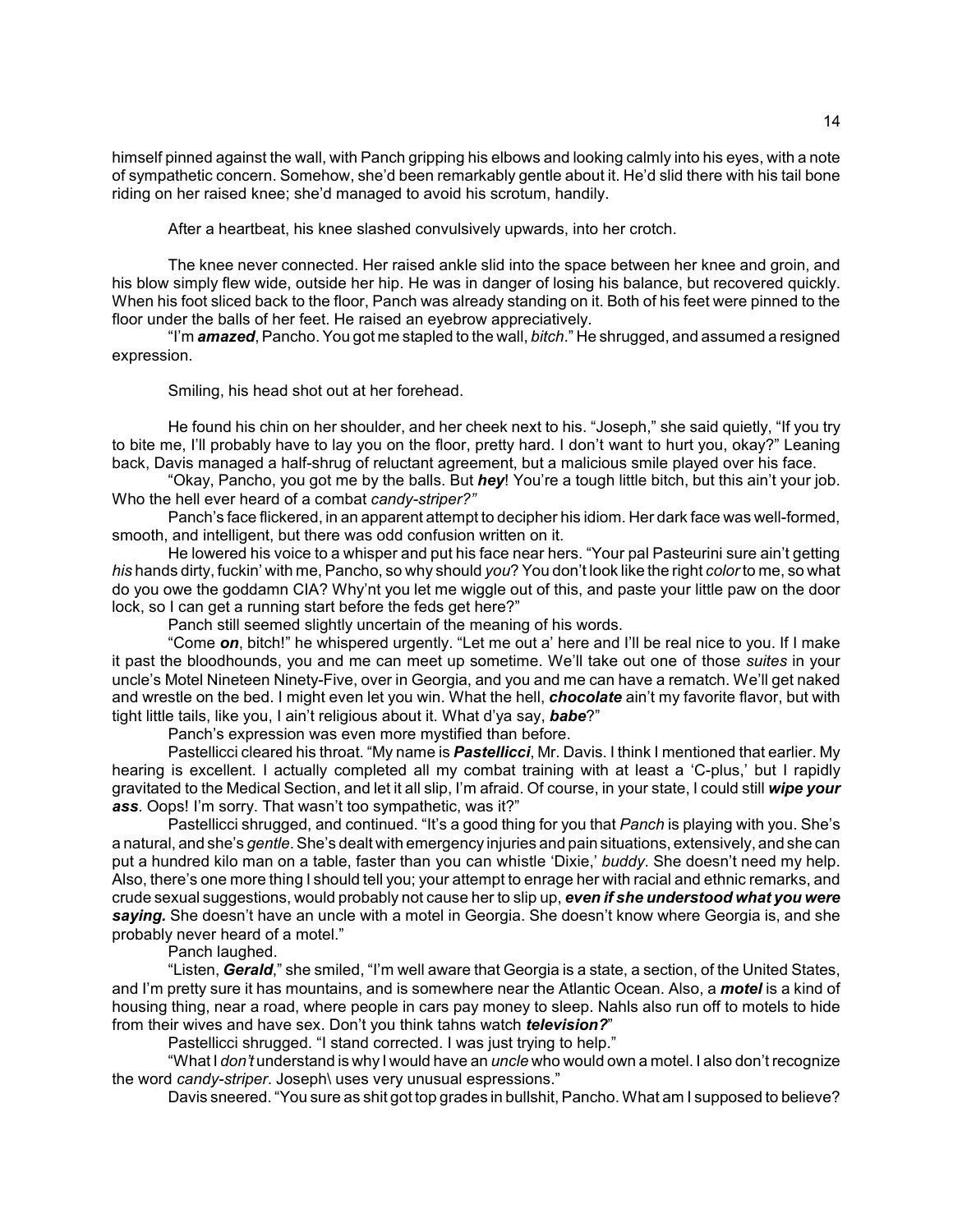# That you're a goddamn *alien*?"

Panch finally appeared mildly annoyed. "I am a *tahn*. I am not an *alien*; I am as biologically human as you are. I just didn't get **born** on *your* Earth; I came from *here.*"

Davis whistled and shrugged. "Why don't you two give it up? I'm nailed. What do you want, an *Academy Award?î*

"Our Security Op has arrived," Pastellicci announced gratefully as the door slid open. Davis stared. "That's the goddamn *cop*?"

An objective observer would have found little to separate the new womanís physical attractiveness from that of Panch. In very different ways, both were regular-featured, well-formed and proportioned women. The new woman, however, was a taller, pale white brunette, and she obviously appealed to Joseph Davis. His eyes swept her from ankle to face in a serious, raised-eyebrow study.

The Security Operative was a tall, athletic woman. Despite the fairness of her skin, she was unblemished and anything but frail. She was elegant-faced, with sharp green eyes. "What are you doing with a Recruit here, in Seven M?" she asked Pastellicci. "I thought they had their own medical staff."

"It's a long story," the psychologist groaned. "He's having a rough morning, Op. So are we."

The Security woman was casually uniformed. Her light brown jumpsuit jacket was unfastened; it hung over a darker brown, seamless garment, that seemed looser than a body suit, but tighter and more elastic than a pair of slacks and a blouse. She wore soft-soled grey boots, that came to just above her ankles. It was not a threatening uniform, but various objects and ornaments gave her a loose image of authority. A small microphone, dull metallic grey, hung on a cord under one collar flap; a few circular badges of rank, or service, decorated her short sleeves; and a broad belt draped itself slantwise around her hips. A notepad computer hung from the left side of the belt, and a large black flashlight-shaped object dangled from the right.

Davis' eyes dwelled, for a second, on the latter object.

"Actually, Pancho," Davis drawled, "I'm sorry I tried to kick your ass. Under normal circumstances I donít beat on women, but you were in my way, you understand? But, right now, you pinning me to the wall is getting' **boring**. Let me up; I want to go wrestle with the cop."

"Is he intoxicated?" The Security Operative surveyed Davis casually.

"No. He's just been decanted," Panch answered.

ì*You mean, for the first time?*î

Panch nodded seriously.

"Let him up," the Security woman directed. "I don't think he's going to pose a serious threat."

Panch released Davis and stepped back off his feet. He straightened up and readjusted his jumpsuit, before stretching his feet alternately.

Panch stepped to the table and picked up Pastellicciís black notepad computer. She handed it to the Security woman. "This is Joseph Davis, our recruit. I'm Panch, the Head Service Tech in Seven M, and this is Gerald Pastellicci; he's the Medical Psych' Tech for Section Seven M."

"Constellation," the Security woman identified herself. She scanned the text on the notepad with rapid, jumping eye motions and handed the notepad back to Panch. "How did you get *him* here?"

Pastellicci sighed. "We got him nine months ago, without knowing it. When they figured it out this morning, they decided that it would be easier to send a kilo of clothes up here, than to send a metric ton of Tank down there, I guess."

Constellation nodded. "I guess your introduction to the Organization wasn't entirely pleasant, Mr. Davis."

"It was downright *entertaining*, Sweetheart. I nearly busted a gut, *laughing.*"

"I see. Are you recovered from your fit of amusement?"

Davis made a rapid lunge toward Panch, yelling "Boo!" Then he turned toward Constellation.

Something in the Security womanís casual stance seemed to deter him. He stopped.

"If you're considering using the object on my belt as a weapon. Mr. Davis, I should warn you that it's keyed to me personally, or to any Security Op with a live link," she tapped the microphone device. "It wouldn't work for you. It's also shielded with high impact absorption polymer which makes a nice cushion. If I stood still and let you beat me over the head with it, you wouldn't do very much damage to me."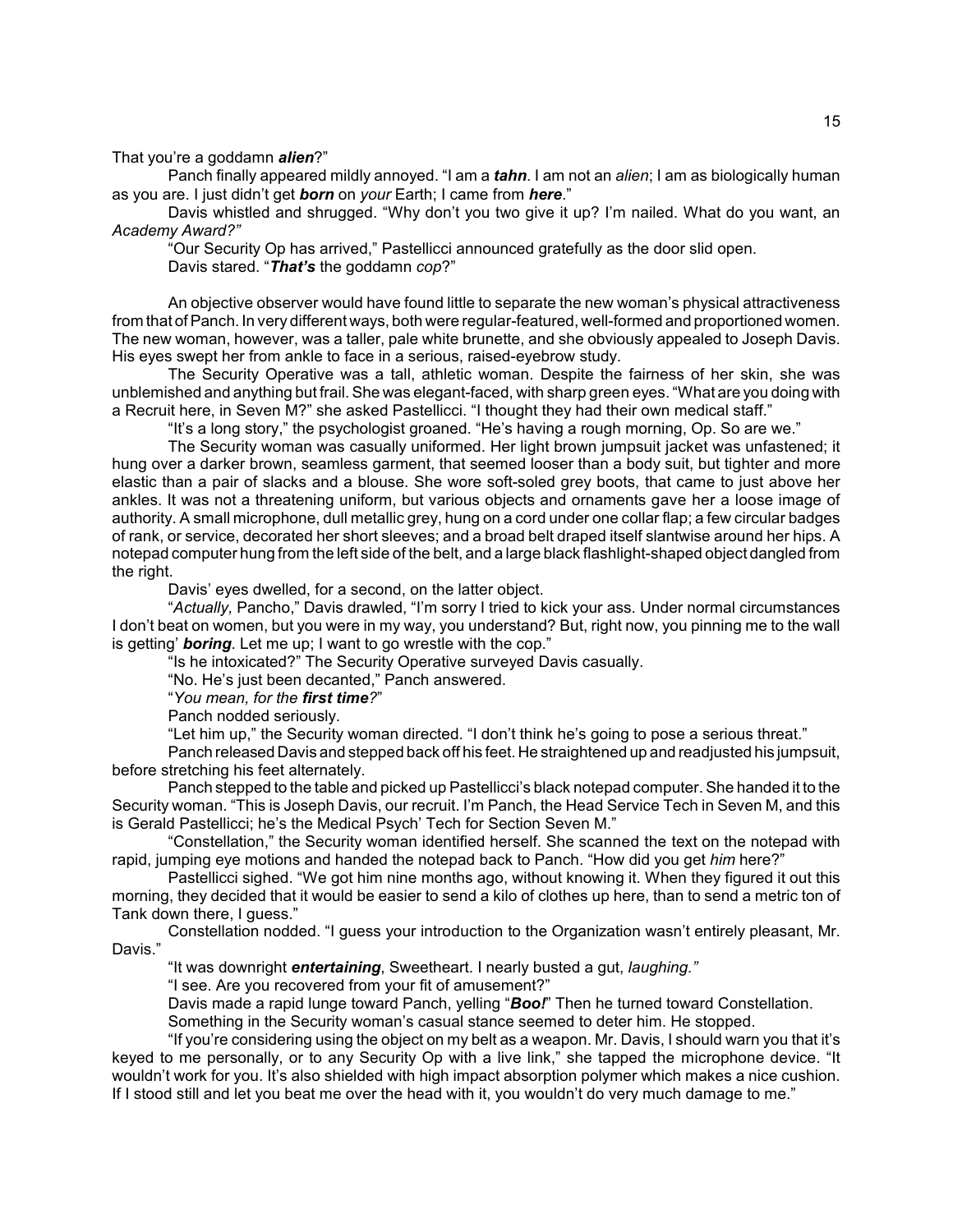ìAnd just whatíll it do to *me* if I get out aí line with you? Some kind of *taser*? You going to juice me up and rattle my wisdom teeth?"

"It's not *electrical*, exactly. It's called an AWIG, an Alpha Wave Interference Generator. It's considered a defensive device, not a weapon. I've actually had very few opportunities to use it, Mr. Davis. On those few occasions, at its *lowest* percentage, it causes belligerent drunks to develop an instantaneous desire to sit down, or sometimes lie on the floor. They seem to lose track of whatever was bothering them, and become very cooperative. Some of them actually take a nap."

Davis reflected for a moment and flicked his eyes resignedly. "Well, I just woke up a while back. I suppose I don't need a nap. Where do we go next on this little picnic?'

"That's a good question. Do you have any suggestions, Gerald?"

"I was hoping we could dump him in Seven R, and forget about him. I was supposed to meet someone for lunch."

Constellation tapped her microphone. "Put me through to someone in charge of Section Seven R. Tell them I have a lost recruit.î After a few seconds she put a finger to her ear. A small device was visible nestled above her earlobe. "I see." There was another pause. "No. Acute *depression* would not be an accurate description of Mr. Davis' mental state. I feel that chronic *aggression* would be a better diagnosis, but I am not a psychologist." She waited again as an inaudible voice spoke to her. "At the moment, yes. Seven M would seem to be anxious to transfer him to your department." She tapped the microphone again and turned to Pastellicci.

"You're in luck, Gerald. They would like their lost boy delivered to them. I have a Security shuttle down on the Concourse. If you'll come with me, we'll escort Mr. Davis home."

Davis looked down the corridor, to the left and the right, as he exited the door, between Constellation and Panch. He seemed to be counting doors and objects to the beat of his tongue clicks. Four sets of opposing doors to his left, one matching door across the hall, three odd, light wheelchairs to his left, and two computer terminals on opposite sides of the hallway to his right, all received a cursory glance.

He paused a second to read the legend on the door control square to his left.

# **PostDecant Room 02 Tank Group A Medical Section Seven MT**

"This way, Mr. Davis," Constellation pointed, to the end of the corridor on his right.

Pastellicci caught Constellation's eye and spoke. "Have I, by any chance, met your sister?" Constellation looked back at Pastellicci. "Possibly, Gerald. Do you mean Nebula? She's a Technician in the Dental Section over in Two M. Or, you may have met Zodiac. She's a clerk in the Section Eleven library."

"Ah, *no*. Maybe another sister . . . ." ìGalaxy?î "That's the one! I went to a promotional tour and  $\ldots$ ." "I'm sure she remembers you." Panch laughed out loud.

Constellation led them out of the corridor and into an enormous, hangar-like room. Davis' head turned rapidly left and right, and then upward. They traversed the lowest of three levels of balconies tucked into one corner of the large room. Over a single, plain grey metal railing, Davis peered down into a basement lined with pipes, thick lines, and rows of transformer-like objects.

Up a flight of stairs, they turned down the outer edge of a lobby-like area that occupied a huge platform, that ran the entire length of one long wall. Perhaps a few dozen persons, mostly dressed in white, seemed to be working here. Some sat behind counter-like desks, and others moved in and out of bays, doors, and corridors leading into the wall. Most had an air of concentration, though he noted one group gathered around a table laughing. They held plain tan-colored cups. He smelled the coffee.

"I'm going to report in the office," Panch noted. "I'll be a moment."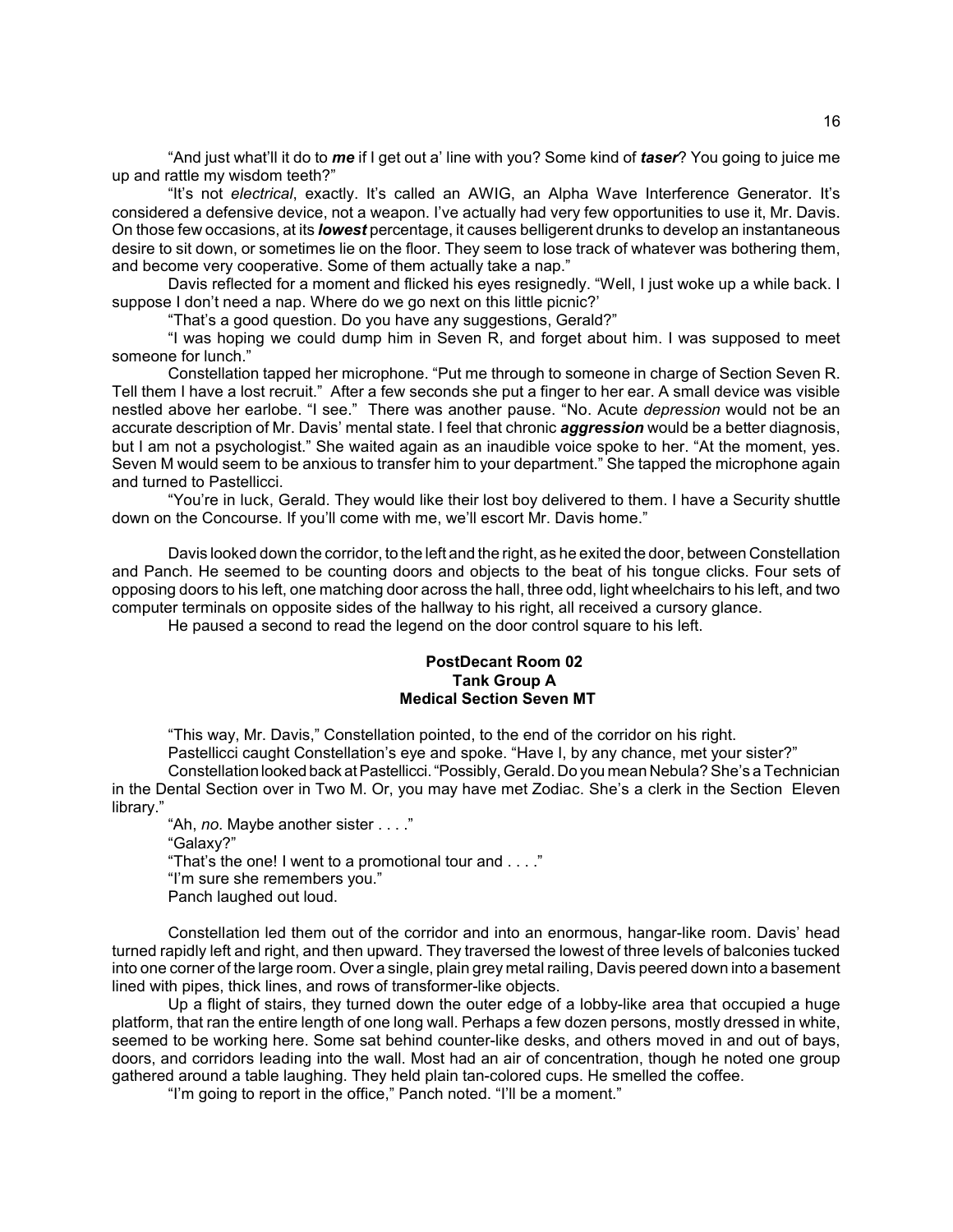Davis leaned on the railing while they waited, looking outward. There was another lobby like this one across the hangar. The floor below seemed partitioned into computer stations and rooms tucked back under the lobby platforms. The middle of the room was filled with large grey machines, in rows and rows. They looked something like huge, tall refrigerators. Long ribs of some sort of grey metal supported the flat ceiling, high above. He looked at the railing carefully. It was shiny, but not extremely so, greyer than steel, and hard. The circular railing was supported, at fifteen to twenty foot intervals, by plain rectangular stanchions. Even at those rather long intervals, there was no give or bend, in the bar, when Davis leaned down heavily.

"Checking out the possibility of bending the bars of your cell," Pastellicci asked, "or just rattling the bars of your cage?"

"Must've cost big money," Davis shrugged. "This is *pretty damned good*, for government work."

They returned to silence. Constellation maintained a loose awareness of Davis, that he confirmed at random intervals. Pastellicci, however, kept a curious eye on the Security woman.

"Sorry I seemed so surprised earlier," Pastellicci remarked to Constellation. "I never thought of your sister as having normal *siblings*."

"She came from a perfectly normal nest, Gerald."

"You must get tired of hearing people ask you about it, hmm?"

"No, not really. Actually, this may surprise you, but I'm the highest *ranking* member of the nest. I was an SRP for only about four months, before they discovered I had more of a talent for pushing people around," She smiled wryly. "I was a better bouncer than a barmaid. An interest in martial arts helped. Much to *my* surprise, I wound up in Security. Once I was there, I found that the routines my team was running were pretty inefficient. They had a bad interface between idiot time and the real world, so I sat down and wrote up a new schedule. Within a year I was a Team Leader. I broke twenty, as the nahls say, within three years."

Pastellicci raised an eyebrow. "Not bad. *I didn't*." Then a puzzled expression crossed his face. "Wait a minute. Galaxy Grey makes *less than twenty*?"

"Plus over a hundred in royalties, a week," Constellation sighed.

<sup>o</sup>Oh yeah, I forgot about being in business for yourself.<sup>n</sup>

"I said I was the highest *ranking* person in my nest — not the highest **paid** one."

"I see. By the way, when do you get off work?"

Constellation shook her head. "Late. I'd love to get together with you, some time, to discuss family resemblances, but Iím on a pretty full schedule. *Responsibilities*. I check in here once or twice a week, to keep up with links, old business requests, and any new problems that may crop up, *like Mr. Davis*. If I see you, maybe we'll have a cup of coffee."

Panch rejoined them. "As long as I'm not overly busy right now, I'll ride with you and help escort Joseph to Seven R," she told Constellation.

"Thank you. I wouldn't want him falling out of the shuttle."

"Say, Panch," Pastellicci asked, "what are you doing tonight?"

ìGerald, the Service staff in Seven M *always* has staff heads meet, Monday night, in the cafeteria. It's that dinner-business thing, remember?"

"Oh yeah. That's Twosday for Medical-General. Have I asked you this before?"

"About six times. We've had — dinner — a few times, later in the week, remember?"

Davis grinned at Pastellicci with a malicious, *knowing,* expression.

"Let's go," Constellation waved.

The two lobbies joined at the far end of the huge room in a raised crossing platform, a floor overhead. The smell made Davisí nose wrinkle. He saw tables near the railing, upward, and off to his left. "Hey, *cop*! You passing the cafeteria without stopping for coffee and doughnuts? Your prisoner could use a cheeseburger."

"I'm not really sure I should authorize food for you, Mr. Davis. That may be a medical question." Pastellicci shook his head. "I really don't know . . ."

Panch interrupted. "The Decant staff usually tells decantees to avoid eating for several hours, until their system 'breaks itself in.' Then they can eat anything."

"Sorry," Pastellicci said, mildly irritated, "the digestive system is not my specialty."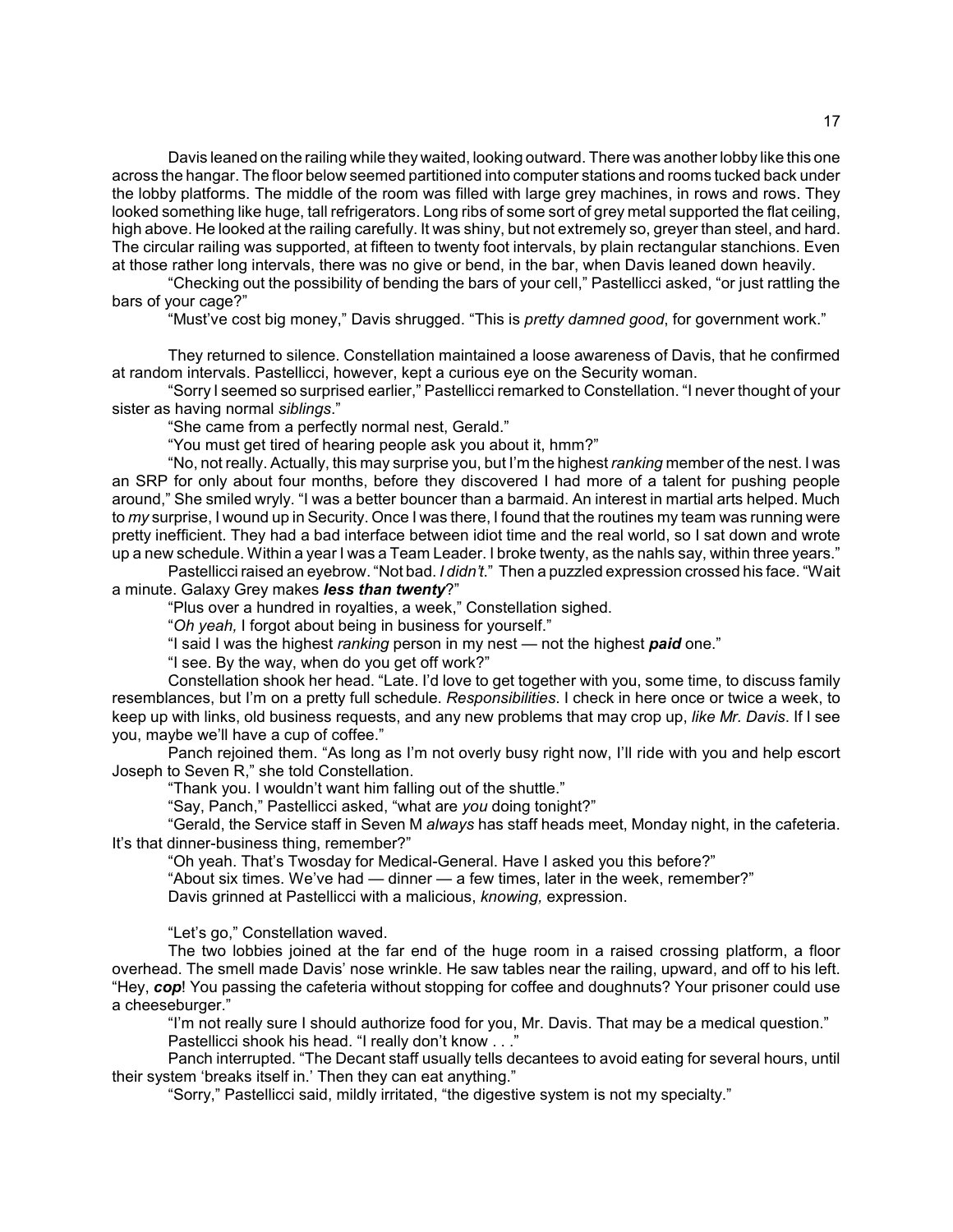"He's more interested in the uro-genital area," Panch observed. Constellation shook her head once. "I noticed." Pastellicci granted the two women an annoyed glance.

They took stairs up to the overhead balcony, and exited the huge room through a large rectangular corridor, eventually emerging onto a platform. A grey roadway stretched to their left and right, and Davis' eye took in the golf-cart-like vehicles, parked at intervals along the platform.

The roadway was roofed with the same linear beam structure as the Medical facility, perhaps thirty feet overhead. The surface of the roadway was a duller grey than the railing, but smoother and shinier than concrete. "I see you keep your street-cleaners busy," Davis observed flatly. "You all sure are *cleanly* folk, ain't vou?"

The psychologist tilted his head off-handedly. "I wouldn't eat off the Concourse, but we don't have a lot of bottle caps and pop-tops laying around."

ìNo *pop-tops*, eh?î Davis murmured oddly.

They descended two steps, onto a lower platform which jutted out into the roadway, like a ten by ten dock. Constellation pointed to the larger of two vehicles parked there. "What's *that*," Davis demanded, "a fishing boat on wheels?"

The shuttle was perhaps eight feet long and over five feet wide, and had no stylistic pretenses. The cabin was open, two and a half feet deep, and partly surrounded by a small railing. It contained four squarish individual seats, and a small computer terminal mounted on the short front "hood". Davis surveyed the dark grey box, scornfully.

"Take a seat, Mr. Davis. Watch the rail when you step over it." Constellation stepped into the cabin and sat in the left front seat. Davis sat behind her. The seat swivelled and tilted. He found a button, underneath it, that lowered the back to a reclining position. He laid back, folded his arms behind his head, and crossed his legs against the back of Constellation's seat.

ìFor a person with serious questions about your position, Mr. Davis, you certainly get comfortable in a hurry," Pastellicci noted.

"Might as well," drawled Davis, "I might as well try for *comfort*, since this thing sure as hell ain't built for *speed*!"

"It actually contains twice as powerful transformers as the standard shuttle," Constellation smiled. "In case we need a fairly rapid response, we can program security shuttles to do 45."

Davis sat up. "You trying to tell me that this **shoebox** can do 45 miles an hour?"

<sup>45</sup> kilometers per hour. The Organization finds metric measurements much more convenient."

ìShit! And me with a toolbox full of American-only tools! I sure hope you bastards lose, because I ain't turning in any of my 5/8 inch wrenches."

Pastellicci sat next to Constellation, and Panch next to Davis.

ìPlot me to Seven R, wherever the orientation is going on, and send the message that their delivery is on the way," Constellation spoke, holding down a key on the reduced computer panel.

A lighted linear chart, approximately a foot square, appeared in mid air above the panel. Moving lights were visible in it. After a few seconds it changed.

ìWhat the hell is *that*?î demanded Davis.

"It's a holomap of our course. Normal shuttles aren't equipped with one, but it helps us, in Security, to know where the traffic is."

*A heads-up display!* Say, supposing I play along with you bastards. Think I can get one of those for my truck?"

ìWe do have a few heavier transport vehicles in Transportation,î Constellation noted.

"Maybe he can qualify as a truck driver, then," Pastellicci muttered.

The shuttle accelerated to a brisk glide, without a perceptible jolt. Davis leaned over the side to confirm that the vehicle had wheels with rubber tires. Aside from a faint humming, the shuttle made no distinctive vehicular noises.

After several docks, and two open, populated bays, the shuttle glided through a rather large hangar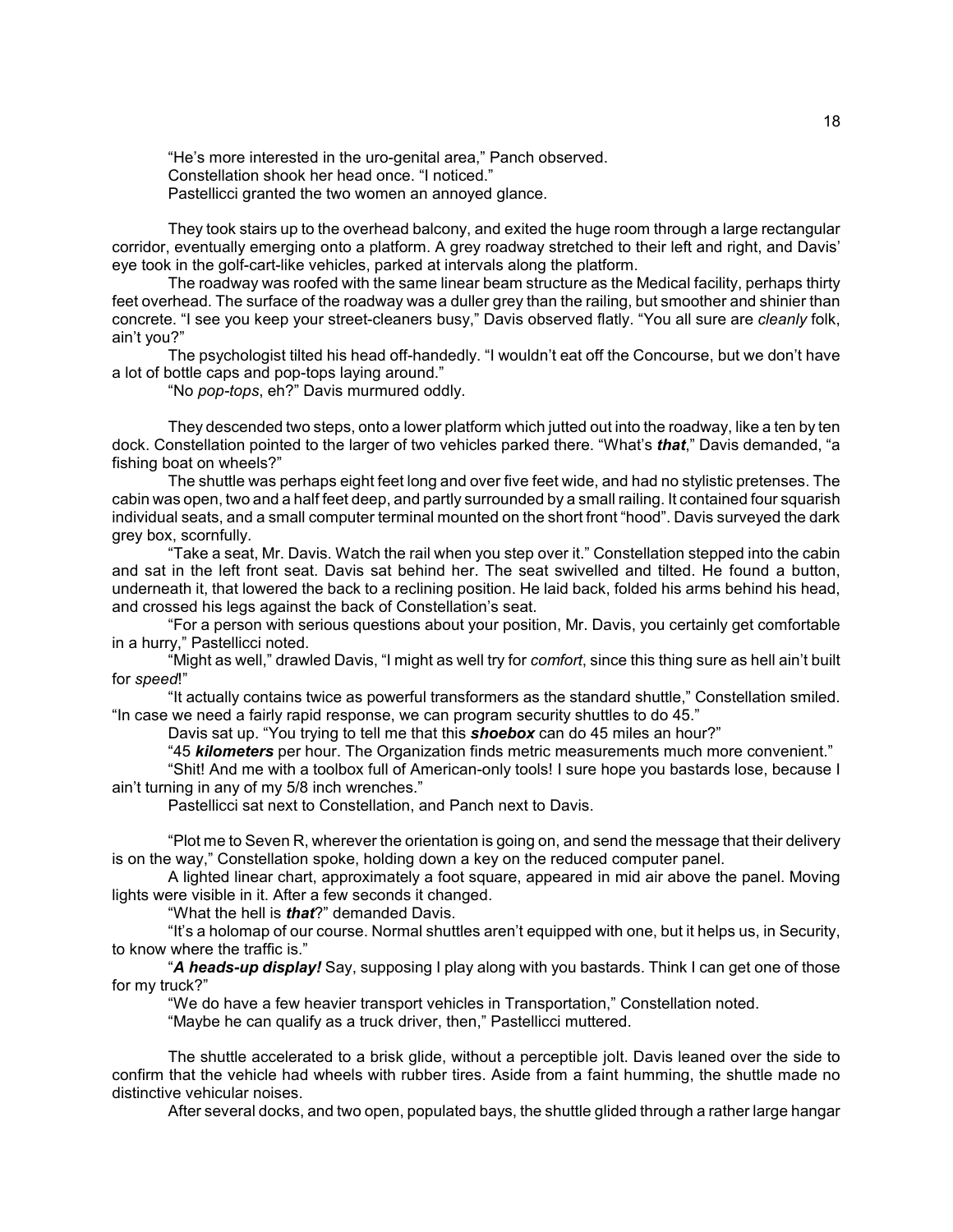door, and onto what appeared to be a giant circular road, curving out of sight in both directions. The ceiling was even higher than the ceiling in the medical section, perhaps by half.

ìWe are going to be entering a *shifting station*, Mr. Davis. Some people find the sensation of changing levels disturbing, at first."

The shuttle described a curve directly across the road, into the path of an oncoming shuttle. Davis tensed, but no collision occurred. In fact, none of the others seemed remotely disturbed, and the driver of the other shuttle was facing backwards, talking with another occupant. More surprisingly, the vehicle seemed to be heading directly at a wall.

At the last minute, the shuttle's velocity began to slow, and a door slid open.

The shuttle came to a halt in a large cylindrical room, and the door closed behind them. All doors seemed to open and shut virtually silently. The shuttle *beeped* once, and slowly rotated to face the door again.

Davis squinted at a sign on the door that was quickly mutating into something else, like dissolving letters in television programs. Finally it settled on **RECRUIT-PARK ROTUNDA L2: Security Station 07**.

The door opened and the shuttle glided out and across the roadway and slightly leftward toward a hangar-sized door marked **SECTION SEVEN R**.

. . .

After dropping off their passenger the shuttle drifted back out of Section Seven R. "God am I glad that's over with," Pastellicci sighed. "That clown is probably the one the memo warned us about, and *I* had to be the one to get him!"

"You don't deal with recruits often, do you?" Constellation asked.

"No, why?"

*ìWe get the same memo every other year.* Every year, Personnel Operations warns us that there will be a hundred and twenty odd recruits, and **one** of them 'may be an experimental selection,' who 'may pose certain disciplinary or psychological challenges, ' to whoever. We're never told who it is." She shrugged. "Davis is definitely **not** the one."

"He certainly seemed like a disciplinary problem to me," Pastellicci burst.

ìThereís half a dozen recruits who get *that* bad, sooner or later, every year. They get sloppy drunk, they get in a fight, they try to figure out how to escape, they pout for two weeks and dream up conspiracies; it's no big deal."

Panch chuckled. "Nahl si nan."

"It seemed like a big deal to me!" Pastellicci groused.

ìDavis is going to be a *pussycat*, as they say,î Constellation laughed. ìTrust me, heís *not* the famous **one**. Actually," she added, "all of those 'experiments' seem to adjust, just like everyone else. I've never heard of any failures yet. All the stuff, about 'persons chosen with conditions that would otherwise preclude inclusion in the program,' might be just something Personnel makes up to keep us on our toes. After all, Personnel never gives anyone a straight answer about anything, does it?"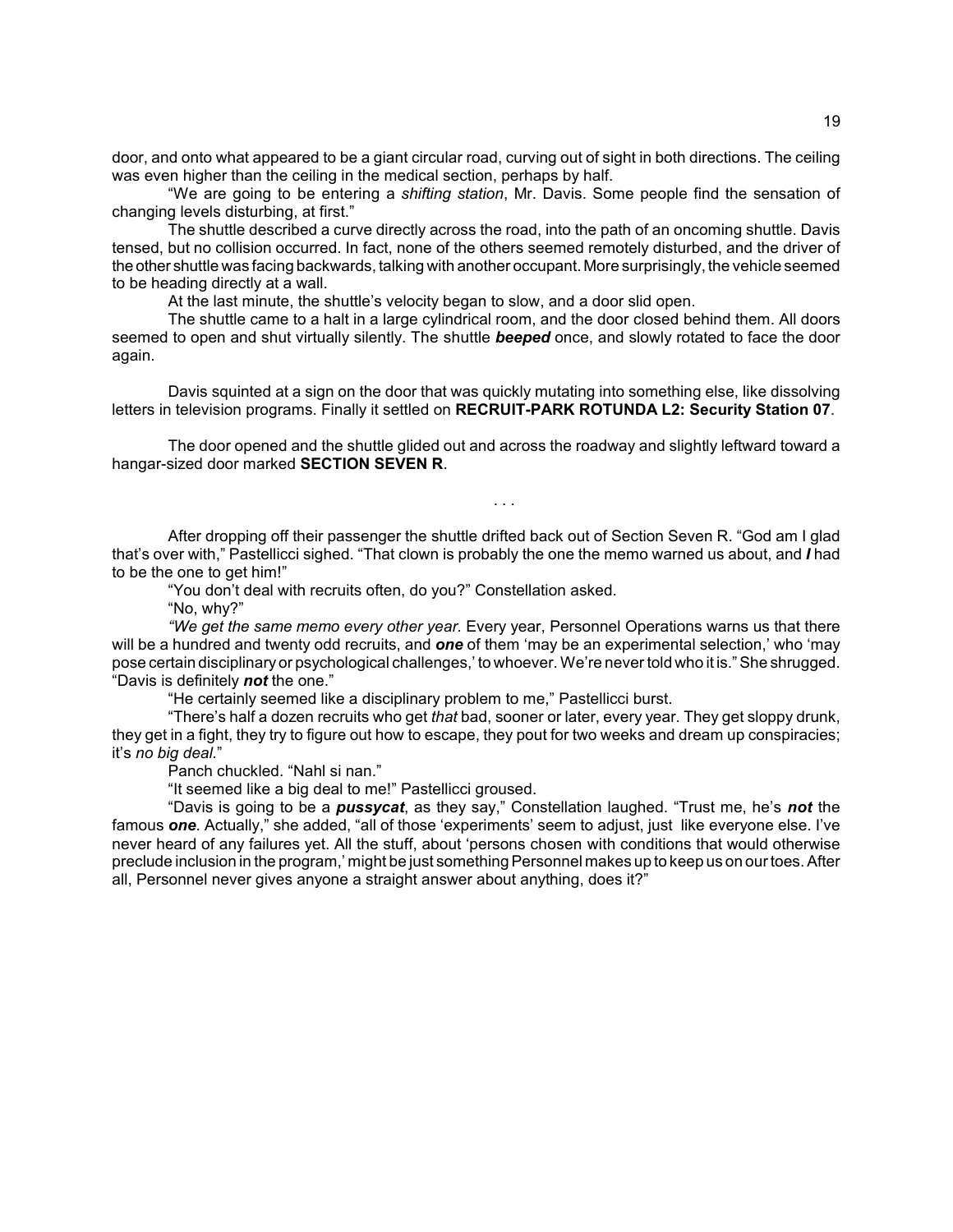#### **Scene A4**

Date 1990a 14.01 12:24 am 7RT Section Seven R: Cafeteria

Karen Jefferson sat in a chair on the right of an irregular arc, at a comfortable distance from her nearest neighbor. The others sat along the semi-circle in closer groups. The assembly was quiet; only a few brief exchanges of muffled conversation passed between persons, here and there along the line; a few scrapes of chairs, rustles of bodies shifting, and an occasional "Excuse me," provided the only other sound.

Apart from Karen, every last one of them was white, unless you made an exception for the man who looked part Oriental — nine and a half whites, and Karen, the one solitary black woman.

She didnít particularly mind the fact that they were all white, since she prided herself in her ability to *get around them*, and get ahead of most of them, but there was a certain discomfort in not having even one other black face to look at. ("Oh well," she shrugged mentally, "you always did function best without too many friends, brothers, sisters, and *motherfucking* men, cluttering up your life.")

She thought it was ironic that *Section Seven* was color-coded *black*. A four-inch band of black, at shoulder height, ran along every corridor. Everyone's pockets and collar flaps were black. The seats and benches she noticed, all had black cushions.

("Black, black, everywhere  $\dots$ .")

The cafeteria, in which they sat, was paneled in blonde wood below the black line, and had dark *peach*-colored walls, above the black line, and a low, light grey ceiling. There were wide niches on the sides of the room, and paneling, in grey metal, along one end, quite possibly hiding a food service area, temporarily closed off. The other end of the room, to her right, was uncomfortably open to an area that looked like an aircraft hangar, or a parking garage. The tables and chairs were in a neatly efficient stackable style, with several piled behind her. The legs were the same grey metal she'd seen everywhere, a kind of buffed aluminum; the tables had plain blonde wooden tops. Everything was spotlessly clean.

The place reminded her of a brand-new bus station in an urban renewal project.

She couldn't make up her mind whether it was comfortable or depressing. At any rate, she found it extremely unusual, to be in such a cleanly mundane setting, within a totally unbelievable high tech environment. Sheíd seen computer monitors positioned discretely around the area, like phone booths. There was even one inside the cafeteria. Apparently, the place had been visited by some Silicon Valley Johnny Appleseed.

The one totally normal element, in all of this, was the *waiting*.

She *hated* waiting, and always had. Waiting was an agony inflicted on her by anyone who felt the desire for exercising some tiny, worthless bit of cheap power. If it wasn't *racial*, it was *sexual*; if it wasn't some arrogant bastard with official status, it was a bad-tempered receptionist who needed an ugly little dose of control. ("Nine-tenths of the waiting in the world is just 'Kiss-my-ass' *attitude*. And they wonder why *I've* got the shitty attitude.")

Karen had already passed the point of waiting when her teeth clenched, and her sense of pride told her to ignore any practical motivation for continuing. An hour was approximately the limit. Thereafter, one said "**Fuck it**," and walked out.

Unfortunately, there was no "out," here.

The person in charge of this gathering, like almost everyone else, was white.

This woman, named "**Wednesday**", kept up intermittent chats with the group, while they waited for a lost twelfth member of their group to arrive. The topics were non-informative. When asked a direct question, the woman flashed a 24-carat smile and said, in so many words, "Wait!" (Karen suspected that any group, of more than three people, was always expected to wait for something. If there was no reason to wait, a reason to wait would have to be invented.)

This "Wednesday" bothered Karen, in some odd way. She reminded Karen of a pretty, young, television sit-com mother, somewhat more street-smart, but generally antiseptic. She had a black uniform with a grey collar and trim (the exact reverse of the recruit uniforms), and circular badges on her short sleeves. The badges were black, bordered with grey, and had white letters that identified her as **Section**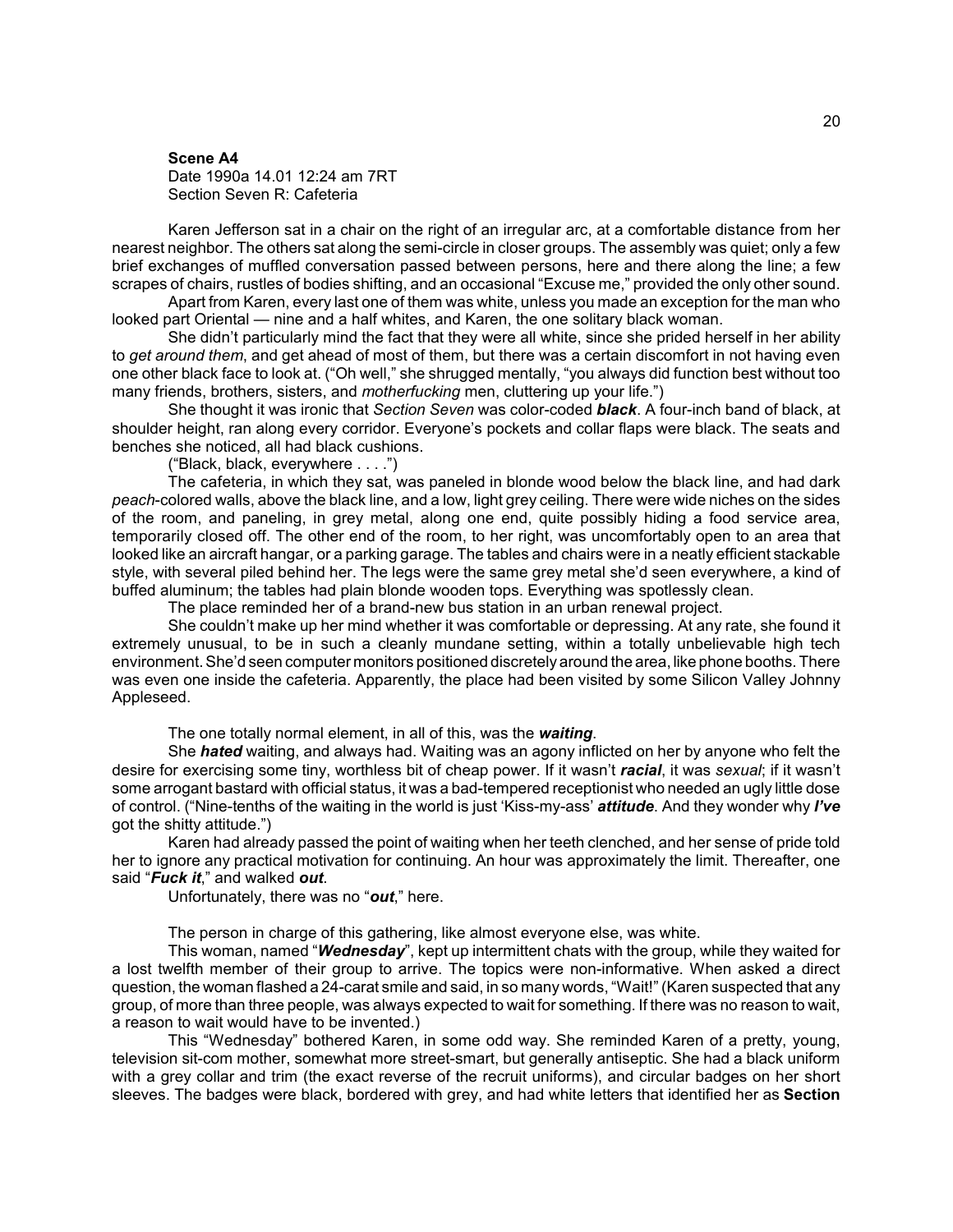**Seven R Personnel**. Above the badges were simple rectangles of white, that identified her as a **Supervisor**. Although *attractive*, like all the staff females Karen had seen thus far, her average height, her neat proportions, and her perfect features, all combined to leave Karen with a taste of plastic in her mouth. Her name tag, over her left breast pocket, gave her name as **Violet, WEDNESDAY**. ("What the hell kind of name is Wednesday Violet?" Karen asked herself. "Wednesday is bad enough, but the two weird names, together, sound like something cooked up by an idiot, for a bad spy movie.")

There was another uniformed woman, sitting pleasantly to the side, looking alert and official. She was practiced in official patience, Karen could tell. She was taller, lighter in hair and eyes, and a bit sharperfeatured than Wednesday, but in some way she seemed part of the same *set*.

At long last, the mislaid member of the group arrived. Wednesday smiled, and walked toward the open end of the cafeteria, to greet him. Three uniformed persons simply pulled up in a boxy vehicle of some sort, and dropped off the new arrival, *in the dining room*, oddly enough. Having an apparent road running so close to the eating area, and an area with couches and a television screen on the other side, seemed quite strange. The place was something like a drive-in house. ("Drive-in bedrooms?" Karen wondered.)

There was something about the new arrival that suggested two things to Karen.

First, he walked in a pretentious swing, hanging loose, and sometimes flipping his head sideways, he pretended not to be looking at anything, and he gave her a look that she recognized. He gave her a look that said, *"Nigger*." She wasn't likely to enjoy this guy, much.

Second, besides her, he was the only person in the group that was obviously not mostly "sold" on the wonders of being dead and transported to some high-tech Boys-and-Girls Scout Camp. She supposed she might have to coordinate in some way, eventually, with this *asshole*.

As if she'd *planned* it perfectly, Wednesday pulled up a chair for him, and planted it uncomfortably close to Karen, smiling maternally. "Have a seat, Mister Davis, and we'll get the proceedings rolling." Wednesday directed the newcomer.

#### ì*Why not*?î he *drawled*.

<sup>"</sup>God! The bastard is from *Texas*, or *Mississippi*, or some other shit-kicking cowboy-boot hole," Karen groaned.)

He picked up the chair and slowly moved it a foot farther away from her. She was quite glad.

Assuming the center of the circle, Wednesday beamed. "Now I want each of you to stand up and state your *name*, what you want to be *called*, and say a word or two about yourself. *Okay*?î She pointed at the man at the other end of the group.

He got up hesitantly. ("Mr. Lame," Karen thought.) He was a singularly average white man, with nothing particularly impressive about him, in any way.

"I'm William Johnson, I – William, that is, I – I taught history." He mumbled. Karen revised her opinion, slightly. The totally average man was now the Mumbling Professor, in her mind.

The sharp blonde woman, next to him, was on her feet, the very instant this unremarkable William sat down. "Paula Hampton. I have a *complaint* to make," she announced. "These average shoulder-length *hairdos,* for the ladies, are just *not* me. I *certainly* hope we have a stylist in the house!î The woman was quite snide, but Karen could barely repress a snicker. "As for anything to *share* with the group, well, I'd really like a little more information, myself. This has been a bit of a shock to me."

("No shit, Blonde Bitch," Karen agreed.) The woman was moderately pretty, but not as perfect as Wednesday. She had a big chest and a passable face, but her chief asset was her smug air.

Paula sat down, demurely, and smiled prettily at Wednesday.

The next to stand up was the Pretty White Boy.

"I'm John Prescott, *John*, naturally, and I'm from Atlanta, and I – guess – I used to be an architectural designer, an interior lighting and graphics designer, actually," he shrugged. "The money was pretty good and  $-$  I had a sexy car." He butted his fists together, shrugged, and sat down.

"Tell me, John," Paula interrupted, "Don't you think this cafeteria could use something, design-wise?" Karen smirked. The Bitch was moving right along. She was associating herself with the pretty people, at the first possible opportunity. Karen found John to be the prettier of the two, though; he was a real looker in his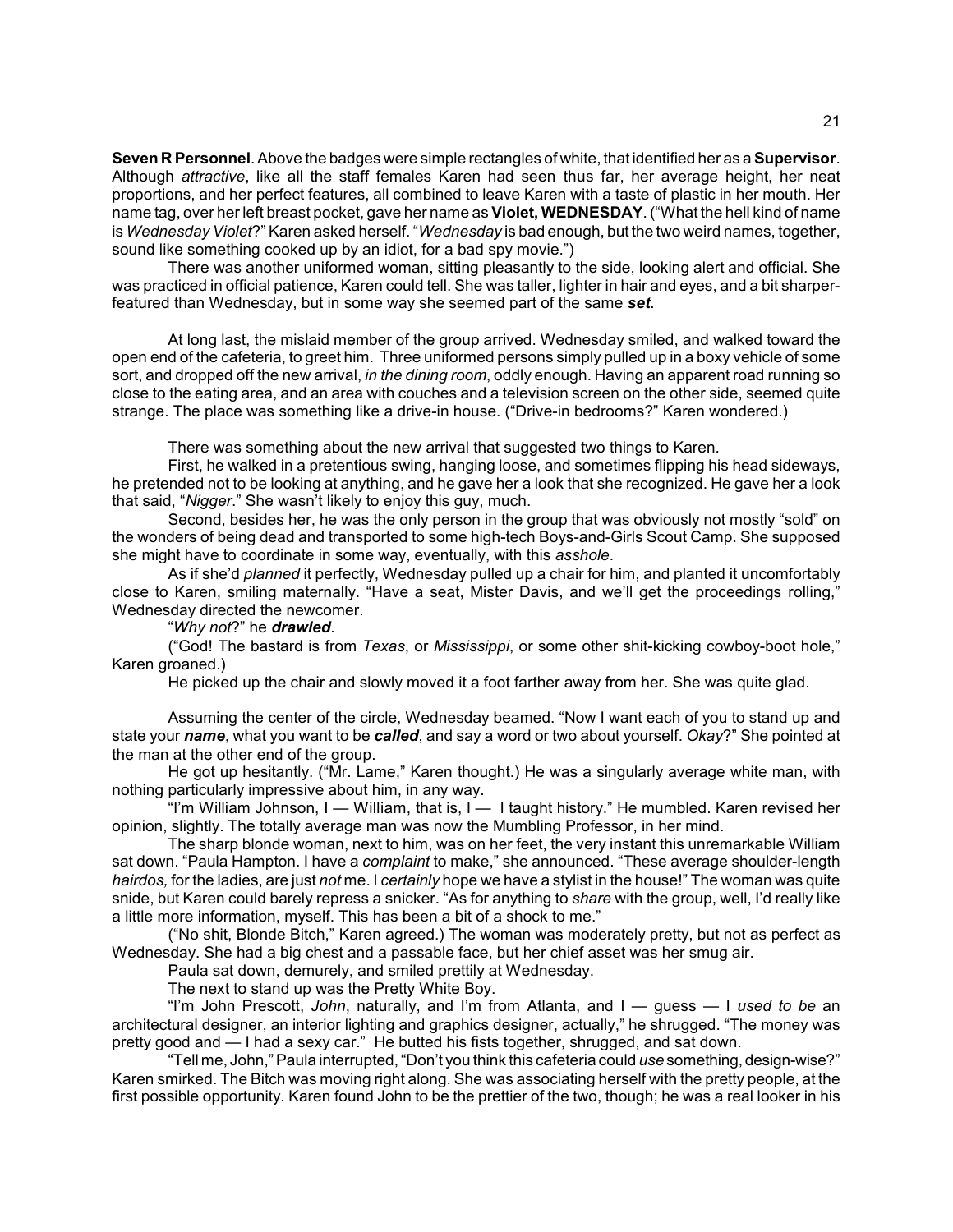light-eyed brunette way, and he had a smooth voice. The women must've melted at his feet.

John looked slightly uncomfortable. "Actually, I was thinking that it was quite — clean and functional – interesting in its own way." Then he tapped the person next to him. The man was moderately large, and quite homely. With an extraordinary nose, close-set eyes, and a low forehead, he almost suggested the Neanderthal. His rise was even more awkward than the first man's.

In a low, extremely quiet voice he mumbled "Frank Mittellanders."

("The Gentle Gorilla," Karen dubbed him.)

Frank shuffled hesitantly and looked down, as if in deep thought. A moment of silence prompted the short woman, next to him, to stand up and take over. Frank sat down, gratefully.

Karen decided that she looked more like a girl than a woman, somehow. She had a mass of black curly hair that was nearly the equal of Karenís. With her doll-cute face and big eyes, she was somewhat of a Greek, or Italian, Shirley Temple. ("The Bitch was right about one thing," Karen thought, "I've got to rid of this damned Afro-doî) Standing, the girl was clearly the shortest person in the room, but she made up for it with a figure that would have inspired many of Karen's male acquaintances to interested rudeness.

The short womanís entire body seemed to be charged with a little excess excitement.

"I'm Linda Silverman," the woman smiled.

("Oh Lord," Karen corrected her thoughts, "Mi-yammy Beach!")

"I'm from Brooklyn, and I'm probably the only damned New York Jew here, right?' She received a few polite laughs, but no raised hands. "I was taking classes in Manhattan, and **unemployed**, but I had a number of applications in, *honest.*"

This got a few more laughs from the captive audience. Linda nodded and sat down, giving the Chinese fellow, next to her, a winning smile.

("Should I call her Susie Sunshine, or just Tits?" Karen wondered.)

The next person had a squarish, Oriental face, and a moderate build, that seemed to suggest China, but the wavy hair and sharper nose refined the suggestion to Chinese-Anglo for Karen.

"I'm Tom, uh, Thomas Li, an' I was in the Arm' Forces," he said quietly.

("There's a funny accent. American, but not one I recognize. You're the Chinese Puzzle, Li," Karen informed him, soundlessly.)

The next man needed no prompting. He was big, and he got up with a flourish and a broad grin. He had a jolly, brown-haired Santa Claus look to him, as he towered over the others.

"I'm your friendly Frederick Fox," he announced in a big, resonant voice, "Fred, Freddy, used to be *Fat* Freddy, but I lost at least a bag of cement someplace since the last time I checked. I'm experienced in a variety of occupations, but I like General All-Around Fun Guy best, and  $-1$  hope I can get some of you interested in a friendly game of poker sometime, or bridge, or gin  $-$  few pennies a point to make things  $interesting$   $-$  looking forward to this new experience."

("Whoa! The Colorful Asshole.")

The man beside him had an intriguing look, a fine featured British head, with dark hair and intense eyes. He could've posed for a picture of Robin Hood, Karen imagined. The image quickly shattered. He jerked upright and launched into a breathless *oration*, in an incredible, penetrating monotone that rocked Karen back in her chair.

**ìMy name is Barrington Alworthy and my principal activity recently has been programming what we refer to as ëdriversí for adapting the commercial compact disc to home computer protocols in a way that eliminates some of the speed and definition problems that have been causing difficulties with the current generation of microprocessors such as a tendency to jump or display graininess and other symptoms of the inability of the microprocessorís clock speed to keep up with the data stream of a CD-ROM device and weíve been having a lot of success with this problem by developing ways to filter out the unchanging bits and averaging out other bit changes in a way that can fool the human eye into seeing an almost video quality representation in applications like games** with fixed backgrounds and ..."

Fat Freddy interrupted the stream of utterly intonation-less words,, with an abrupt tug on the man's arm. Wednesday raised her hand and smiled graciously. "That's **fascinating**, Barrington! We really must move on at the moment, but Iíd *love* to hear more later. Our holographic simulations sometimes seem a little grainy, and this may be an area of interest to you."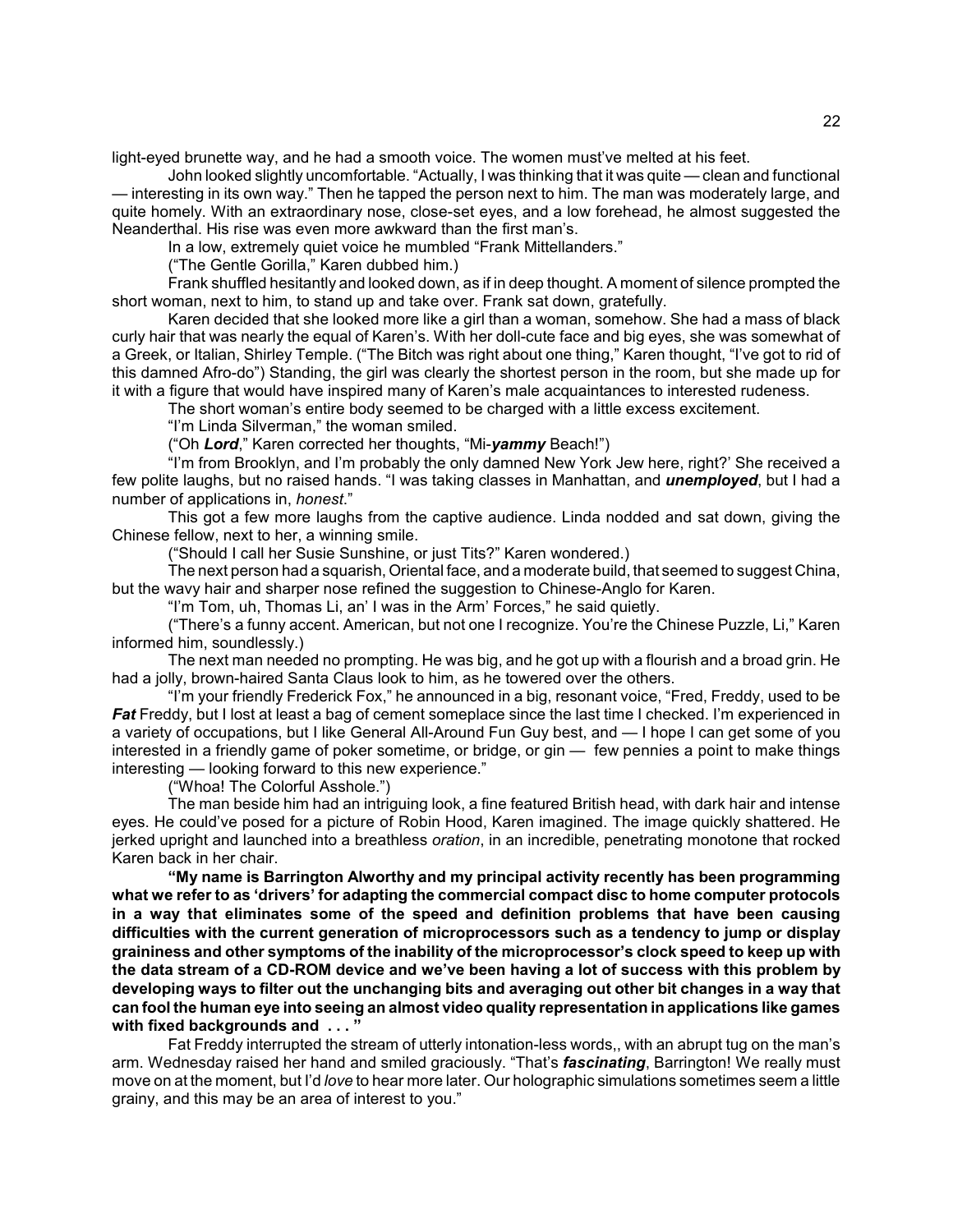("Praise Allah! I can't fucking breathe when one of those human machines gets rolling," Karen gasped to herself, in utter relief. "Listen, Bro, I nearly attacked one of your friends at the university when he backed me into a stairwell, so stay back. I donít know what gene gave you all voices that drill holes in plywood, but don't point it at me.") Karen had no nickname for this oddity; with a name like Barrington, what purpose would a nickname serve, she wondered.

The second, much less showy, blonde got to her feet and smiled awkwardly. Then she did something that irritated Karen mildly; she tugged at the rear of her pants as if she was adjusting a dress.

"I'm Joyce, Joyce Rachel Wright, and I used to study Psychology, and then I got married, and then I got divorced," the woman paused to check if anyone was disturbed with her, and finished, " $-$  and then I was a receptionist in an office building, with lawyers and accountants and that kind of thing. No big deal."

She sat down and got small again.

("You Poor Thing," Karen sneered.)

There was now only one person between Karen and her own introduction, so she paid little attention to the Italian Yuppie who introduced himself as Matt Milanese, a lawyer. Then he caught her attention for a second or two.

"I should tell you that I'm tempted to *sue* over the loss of my moustache," he joked, "which was a source of great personal pride to me. The pain and suffering alone,  $-$  " he trailed off with a snort.

"Seriously," he asked, sitting down, "is this permanent?" He pointed at his lip. "I used to have a lot more hair on my chest, too. I'm naked for God's sake!"

Wednesday again interrupted. "I'm **sorry**, I didn't explain! *Paula*, there are indeed hair stylists, and after the initial training week you'll be able to visit one. You'll find they're good, and reasonably priced. That's a definite plus, because you wonít be getting too many credits, at first. *Small stakes poker*, Freddy,î she cautioned the Fat Man, "and I might play myself, occasionally. I enjoy poker. *Matt*, the hair tracts, on parts of all of your bodies, are *inhibited*, at first, for convenience and sterilization, but, at a slightly higher, but affordable, cost you can visit a cosmetic technician, and have the tracts of your choice genetically enabled. Is everyone okay with hair, now?" Wednesday grinned and pointed, with her open hand, to Karen.

Karen stood up slowly and prepared her crispest pure-white newsroom voice.

"Karen Jefferson. *Karen* works for me. I guess you're the only Jew, Linda," she smiled faintly, "and I'm, *apparently*, the only Eskimo, so don't feel bad." No one laughed; she had no intention of hearing any laughter. She sat down.

("I just wanted to let you all know that I don't need any interracial social support, clowns," Karen added silently).

The last one was the latecomer. He did not rise. "Joseph Jefferson Davis," he said flatly. After a pause he readjusted his seat slightly. "I hope the hell they serve beer here, or I'll be *pissed*."

Wednesday seemed to allow the generally negative tone of Karen's and Davis' remarks to settle, somewhat, before resuming her winning smile. "You'll be pleased to know that several varieties of beer are included in the recreational beverage menu. Organization alcohols have been engineered to prevent longterm addictive and degenerative problems, but, youíll be pleased to know, that they *are* intoxicating, but they *do* cause *hangovers*. I think *thatís* intended to discourage over-consumption.î She turned to Joe, and looked moderately apologetic. "The bad news is that the beer is not free, like coffee, tea, and juice. On **your** allowances you may have to choose between gambling and drinking, by late in the week."

Karen leaned closer to Davis and whispered. "You know, my mother told me that the motherfucker she hung with, before I was born, was named *Davis*. That wouldíve made me Karen Jefferson Davis. *Do you suppose weíre brother and sister?*î

She enjoyed the look of discomfort on his face, but only for a moment. A broad smile replaced it quickly. "Hell, that's *possible*. My daddy always said that *brown sugar* was worth a try, once in a while."

"But," Karen blinked innocently, "my *mother* was the *white* one."

A faint tinge of color appeared on Davis' cheeks, but the smile never disappeared. "You are *one little* comedian, ain't you, Mama?"

"Just bringing a little smile into our lives, Redneck."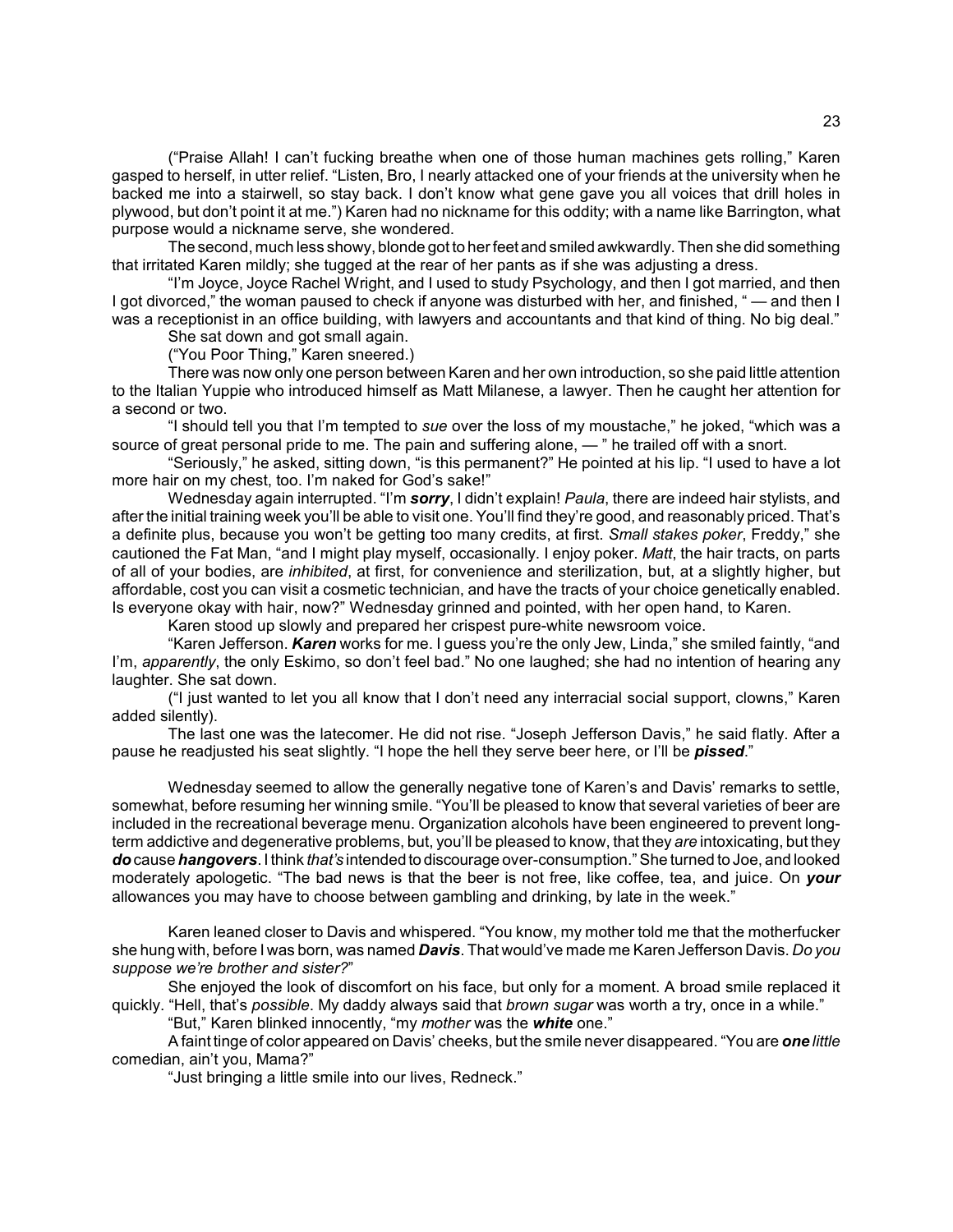Wednesday let the few scattered, whispered remarks die down and raised her hand. "Okay, people. We need to get down to business before we feed you. I'm going to turn the meeting over to our liaison from Recruit Headquarters, to give you a very brief description of your situation. After lunch you'll have a chance to read more detailed information. This is *Kyra*. Sheíll be your tour guide for the next few minutes. *Listen carefully*. There are a few things she has to say that *won't remind you of home*."

The tall blonde stood up and came forward. ("Another face full of smiling teeth," Karen noticed.) She had an odd face, pretty, but doll-like and small for her height. Her voice, by contrast, was steady and deep for a woman. The black uniform leant her a casual authority.

ìYou have all heard the term *Organization* by now. Itís what we call ourselves. All of our service personnel and operatives, in many careers, are equally treated in terms of opportunity and responsibility in the Organization, once past the recruit phase." Her caveat brought faint murmurs from the group. ìAdvancement in the Organization is by merit. Authority is measured by capability. Though we generally regard ourselves as 'good,' we are *not* a democracy. Decisions are made by persons of the appropriate rank; *you donít vote*. You may not even know who sent the order. You will have a classification level and youíll be given all the information you need, *at that level.* I feel that you *American* recruits, in particular, need to know this, *up front*, as you say."

ìWe are involved in many *Operations*, basically designed to research and promote as much stable and peaceful development, in our operational areas, as possible. The *operatives*, who work in these areas, may be involved in hazardous missions, including military operations. Our operations are often in less chronologically and technologically advanced areas, and operatives are often working with the tools of the time period."

Linda raised her hand. A look of encouragement from Kyra invited her question. "Is that something like the 'Prime Directive'?"

("A trekkie as well!")

"That's not a completely inappropriate analogy," Kyra nodded, "but it isn't entirely correct, either. Although there is a considerable Organization population, we are vastly outnumbered by the 'natives,' and we are *not* a ruling body, *nor* are we anything like a League of Nations. The social and political reality, *out there*, is enormously complex. Those of you who become operatives will probably work in small, selfsufficient teams, and your most strenuous efforts may amount to no more than *pointed suggestions* in the larger milieu." After a pause, Kyra added, "You may be interested to know that we have research teams in contact with a planetary satellite in the Delta Pavonis system, uninhabited, Iím afraid, but there is a primitive race of intelligent beings on the planet below."

Karen yawned, but she saw the interest flicker on several faces, besides Linda's.

"However," Kyra raised her hand slightly, "the vast majority of out operations take place in the ëPenumbra and Fringeí of the afterearths. I donít think youíll be involved in any *interplanetary* operations right away; most of our planetary geologists are assigned to Section Twelve. Our influence in the afterearths is broad. We cover almost every culture to some extent, and that's over an effective period of chronological/technical time of *fifteen hundred years*, from cultures like those from about 350 A.D. to the middle 1800's, a very large milieu." At the continued interest in the eyes of the recruits, she smiled. "You are all here to be trained as operatives, who will function in this larger milieu."

ìBefore you ask, I will tell you that *describing* the larger milieu to you would be a monumental task. Iím not about to attempt it in any detail. The *Root Earth* is dimensionally parallel to a cascade of interconnected reflections of itself, which we call *afterearths*. The whole structure is *anything* but tidy. We generally theorize that a *perpendicular* set of dimensions interacts with us, and the tension is the driving force behind the phenomenon we call *time*. We get our power from this interaction. There's a bit of quantum theorizing, which I personally donít completely understand, that says that one set of dimensions is *full*, except for a few holes, and that the other is *empty*, except for a few particles. One is us, the other is completely out of our field of possible experience, but where they *touch*, everything changes *constantly*. The change is irreversible; once it gets started, 'time' keeps going in the same direction. Also, each change spawns other parallel changes. This may be the 'Big Bang,' but it isn't limited to three dimensions."

She made a serious pause.

"The activity, that you call *thinking*, is a complicated series of changes that also creates dozens,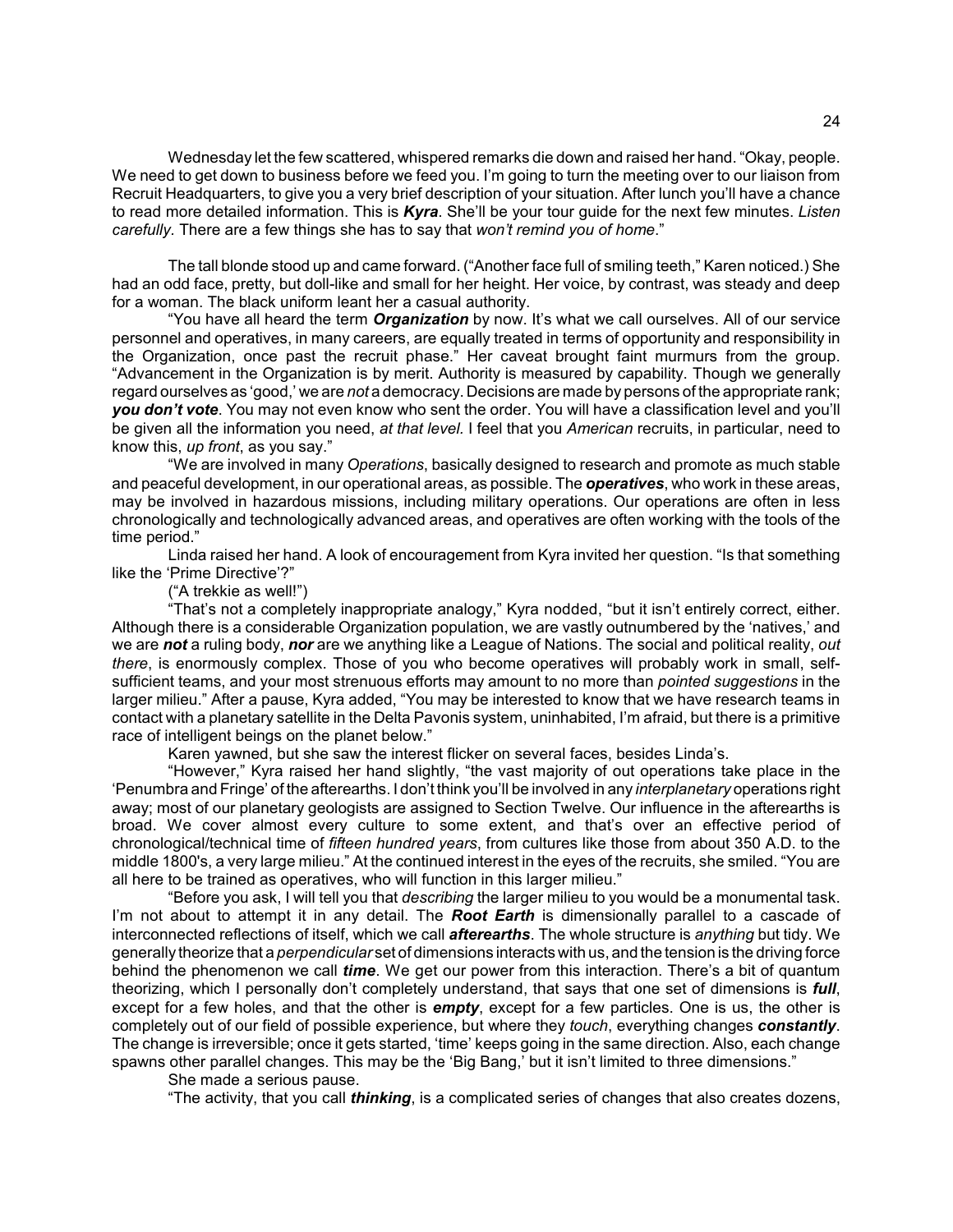or hundreds, of layered reflections of itself. We call the close physical layers of your mind the *root image* of your mind. There are hundreds of structured layers below that, which we call *afterimages.* Some may call this collective image a 'soul.' When you 'die', your collective image loses touch with the physical body that created it, and was partially created by it. *Thatís not the end*. That collective image will shape itself into another body, lower down in the cascade of afterearths. If you weren't *here*, that's where you'd be, right now. Your collective image would be slowly searching out a comfortable level to get interactively 'solid' again. So," Kyra smiled, "we've saved most of you a lot of aimless readjustment, which can be painful, I understand."

No one in the group spoke. Karen let the ideas lay in her head, untouched, for a few moments. She reserved a pinch of salt. A few of the others seemed enthralled. The computer fanatic seemed oblivious to the concepts. ("That's not his field," Karen sneered.) The Redneck was openly skeptical.

Kyra continued. "Our Personnel section constantly samples a large number of collective images. We can find them because they have very long *tails*, like comets. They sample these tails for evidences of desirable traits, such as 'Problem Solving Arrays' and 'Adaptive Interaction Networks.' We 'tag' the ones we like. When you drive your car off a cliff, there's a quantum shift in the structure of your Vertical Component, and *we reel it in, like a fish*. We provide a cloned body it likes, and, presto," she clapped her hands, "*Here you are.*î

"You all keep any interesting videotapes?" Davis asked.

"No," Kyra shook her head, "we obtain a very detailed analysis of what you are, but not much at all about exactly *who* you are, *Joe*.î

ìWhat qualities, exactly, made you choose us?î the handsome designer asked.

"I don't know, John."

No one else asked any questions.

Kyra raised a finger and made a sharp stroke in mid air. "I have to leave the cosmic area now, and get back to the mundane. Youíve all been analyzed as members of a potential operative group, and you will be receiving an extensive physical and mental training course. *Iím sorry, but you have no choice in the matter.* Once you were brought here, the decision had already been made for you. Some effort is made to seek out persons who, we feel, will adapt quickly and willingly to the 'world' the Organization offers. Most of you will probably like it here. This may not always be the case, at first, and we *require* your cooperation. This is a course of hard work, of up to a year's duration, and it may well be difficult to appreciate, at first."

This pronouncement burned Karen. There was an authoritative undertone in the feminine voice. It went along, perfectly, with the casual black and grey uniforms. Karen thought of Nazis, subjected to an image consultant's interference, adopting more casual clothing design, to project a "kinder, gentler" impression.

"Let me see if I understand this," Karen smiled pleasantly. "You're telling us that we're all *dead*, and that this *Organization*, of yours, swiped our brain waves and stuck us here, to work our asses off for a year or so, for purposes unknown, for persons we donít know, *completely* against our will, with *no* choice in the matter and . . . ," she paused, still smiling, ". . . and we're supposed to like it?"

Kyra cocked her head thoughtfully and nodded.

"Yes," she announced.

Karen kept the smile frozen on her face. The Redneck seemed ready to lean in her direction. ("Don't poke me to get my attention, bastard. I'm in no mood for you.")

"By the way," Kyra raised her hand and swept the circle, with her most significant friendly smile, ìWeíve located your shoes!î She pointed to the open bay behind the group, where a redheaded woman hoisted a white container onto the dock. "Tinder will now pass out the missing footwear."

Tinder was a cheerful looking woman in a black pair of jumpsuit pants and a white undershirt. Freckles emblazoned her cheeks and arms. She set the white carton down on a table and popped it open; its top flap was secured with the same sort of polymeric strip as the jumpsuits.

("Velcro heaven," Karen groaned to herself. "Discover something cute and apply it to everything from zippers to box tops. No class.")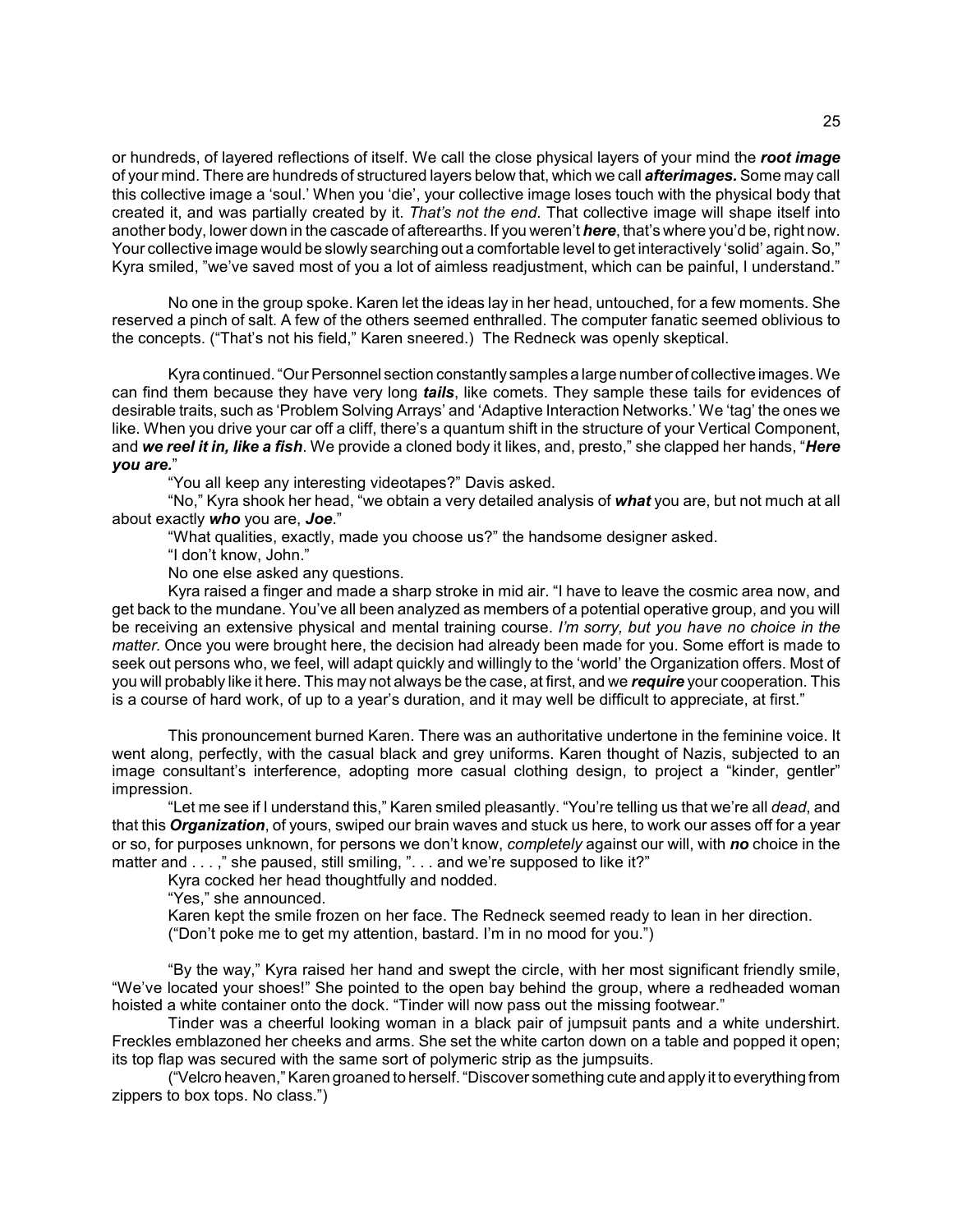The redhead proudly displayed a pair of rubber-soled footwear that looked a lot like running shoes. She looked at the sole, peeled something off it, and said, "Li?" Li raised his hand, and Tinder delivered his shoes.

The applause, and the glances at wiggling socked feet, completely destroyed Karenís *edge*. She accepted a pair of grey shoes, with black fastening flaps, and stared smouldering at them.

At that instant the redneck did what Karen feared he would. His fingers poked her sharply in the ribs. She let the anger bring her right hand up, ready to put the heel of her palm into his nose.

ì*Letís you and me bust out of this place tonight, woman,î* he whispered. ì*Itís all a crock of shit. Weíre really in Cincinnati, yí know.î*

She pressed her finger against her lips and let the anger flow out.

"Why Cincinnati?" she asked. "I've been to Cincinnati. How about L. A.? I've never been there." "You wouldn't like Lower Alabama," he drawled.

She could tell that the Redneck was having second, and third, thoughts. She, herself, was beginning to believe part of this weirdness. It all seemed too complex to be completely phony.

"Maybe we should wait a couple of days and examine the guards' routines," she suggested with a shrug.

"Yeah. You're right. You check out the other guards. I'll try to find out when Blondie goes to bed, and what kind of underwear she sleeps in."

A quick glance sideways told her that the bastard was checking her for a reaction. There would be none.

ìHer *ass* was designed by the same commercial studio that designed her dental work,î she informed him.

"I gotta hand it to 'em," he grinned, "some of those New York bastards don't do half bad." "Shithead," she smiled.

Kyra resumed control of the meeting briefly. "I promised you a brief introduction, and that you have received! I will be returning next Monday, after lunch, to take some questions and impressions from you. Until you have had at least a week to let this settle in, I don't feel that my saying much more will be of any great value."

She then turned to Wednesday and grinned. "There's one more thing, though. Normally, your supervisor would be telling you this but, well, Wednesday is *special*. The Organization is artificially situated in the afterearth complex so that our time bears an exact two to one ratio to the root Earth. Other levels have various complicated quantum times, but we prefer *some* simplicity. Thatís why youíll hear about **1990a** and **1990b**. We *do* have twelve informal *months*, of exactly thirty days, with the extra tacked on at the end, in Festival Days, five or six of them, depending on if it's a leap year."

Kyra then paused and pointed at Wednesday. "In terms of weeks, however, *there is no such thing as a Wednesday*.î Wednesday tilted her head and acknowledged this remark with a faint smile. Kyra grinned again. "We have a *ten day week*, with the fifth day and tenth days being partial holidays. The names of the days are simply Fiveday, Sixday, Sevenday, and so forth, *except* that everyone seems to call Oneday, *Monday*, and 'Twoday' is *officially Twosday, which avoids a lot of confusion. The day after Twosday,* however, is just plain old Threeday. My friend Wednesday, here, was simply demoted from a calendar date, although she does fine in her current job."

At that, Kyra made her promised departure.

("About time!" Karen sniffed, "I was getting really tired of you.")

Wednesday stepped back into the circle.

"Actually, a ten-day week, with part of Fiveday and Tenday off, is not so bad once you get used to it. By the way, I have *never* thought of myself as a *weekday*. Besides what Kyra told you, which is pretty simple, you will still run into a few time problems. Section Seven is on what we call *Night Time*. Sections One to Six are on *Day Time*. That's easy. When it's midnight here, it's noon there.<sup>"</sup>

Karen considered this announcement carefully. The implication was easy to grasp; a snort from the right told her that Davis had reached a similar conclusion.

Before continuing, Wednesday raised both arms in a gesture of annoyance. "Unfortunately, it's not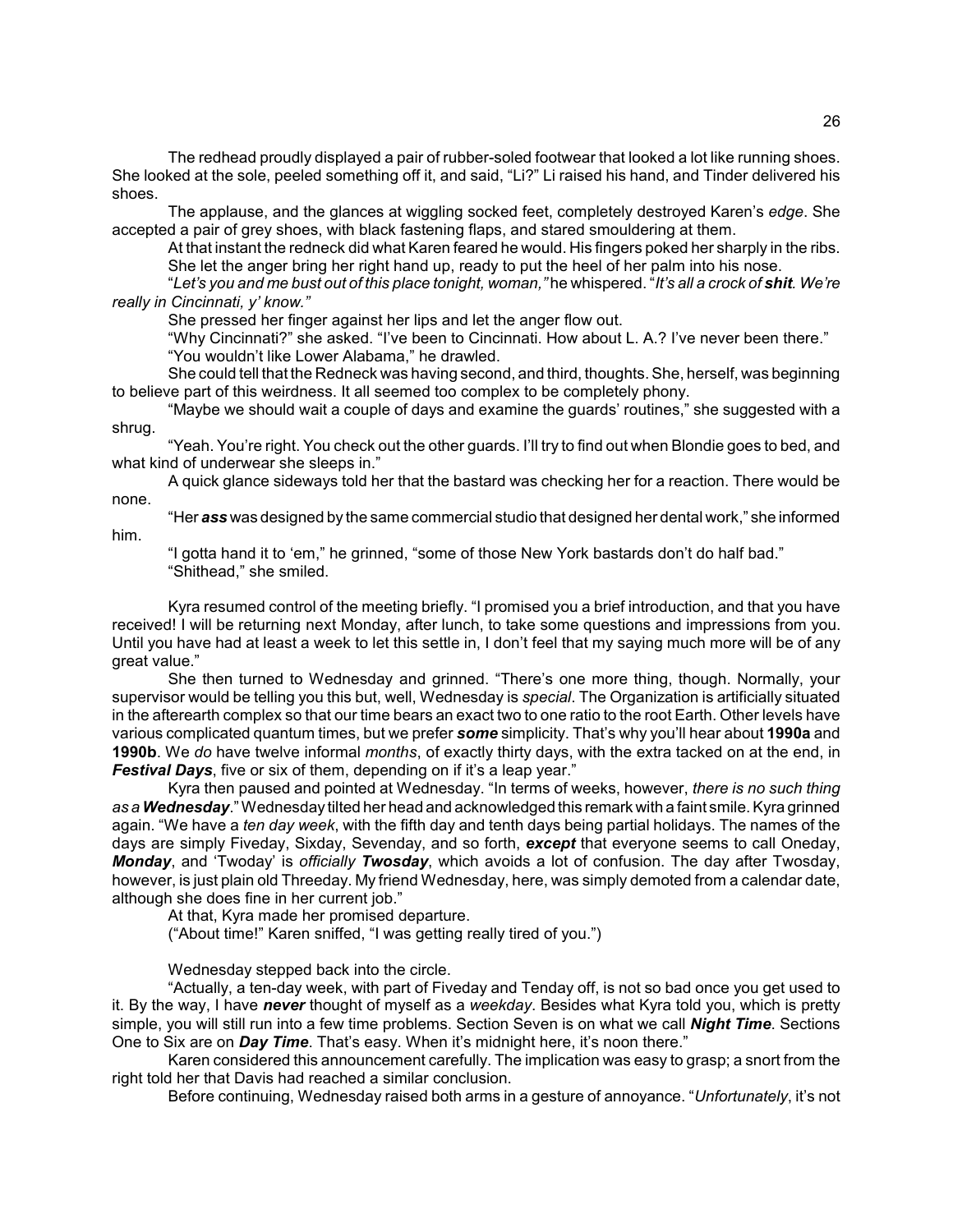that simple for us, in the Recruit Training department. First of all, we are actually on *staggered time*. Section Seven Recruit time really is regular Night Time, but if you go to Section Eight Recruit areas itíll be *two hours later*. If you go to Section Six Recruit areas itíll be *two hours earlier.* That way, one of our instructors can show up at one, run a three and a half hour class, take a shower, make some notes, and pop over to section Five, at one o'clock, and do it all over again. Got that figured out?"

Several people nodded, but Karen thought she saw a few people wrinkling their foreheads in mild confusion.

"Well," Wednesday admitted, "It got *worse*, several years ago. Transportation and Security were complaining that having all twelve sections of recruits loose, and roaming the grounds, on Tenday, was too much for them to handle. So *now*, if it's Twosday here, it's Threeday, in Section Eight Recruit areas, and Monday, in Section Six. That way, no more than forty or fifty recruits can *escape* at once.<sup>"</sup>

Some laughed. Several had expressions of mild amazement or annoyance, now.

"Our recreation area is on Recruit Time also. In order to figure out what time a concert in the Park's Section Ten, on Fiveday, at noon, *really takes place*, in *our* time, will require the use of a computer. Fortunately, we have a lot of computer terminals, and you can easily get the computer to tell you what time and day it is, not only in Recruit Time, which is sometimes called *fantasy land* time, or *idiot* time, but also in regular Night Time and Day Time, which is often referred to as *real world* time. If you get confused, weíll be happy to help. I spent the first year of idiot time checking my computer, ten times a day, to find out where I was at. I *realize*."

Karen sighed. Presuming that the Organization really contained twelve sections, Wednesdayís strange data suggested that the Organization was fully functional, *twenty-four hours a day*. The data also suggested that the Organization was not operating, directly, on a regular cycle of day and night.

On cue, as if to prevent any serious questions, the grey paneling, at the inner end of the cafeteria, slid back to reveal the food service area Karen anticipated. With a wave of her arm, Wednesday beamed, "And now, a little late – I'm **sorry** – lunch!"

An aroma permeated the cafeteria, as a subtle change in the light rendered the room a little redder and darker. With a showman-like ease, Wednesday took command of the gathering and organized a quick translation of the area into a banquet hall, with recruits unstacking and repositioning tables and chairs, at Wednesday's concise commands and gestures.

(ìYou *do* have the right moves for getting the *children* all lined up in a row,î Karen grudgingly admitted.)

Karen situated herself at the far end of the row of tables, nearest the open roadway. Somehow she wasnít overly surprised to see Davis at her right; some reluctant connection had been established between them. The presence of the Pretty Boy, John, across the table from Davis, *did* surprise her. John appeared to have chosen that seat a little reluctantly; the others had seemed anxious to avoid close contact with her and Davis.

Wednesday next introduced the food service personnel, Maryland, Hadassah, and Natalie. It hardly surprised Karen, at all, to note that all three women were stamped from the same set of molds as every other woman staffer she had seen. ("Are *all* the service personnel women?" she wondered. More importantly, "Are they all young, *pretty* women?")

It was Wednesday, herself, who set the tall clear glass of beer in front of Davis. "Was *Budweiser* a good choice, Joe?"

Davis took a tentative sip. He raised one eyebrow and reflected. "Where do y'all get *Budweiser* in the *afterlife*?"

Wednesday smirked. "It's a synthetic imitation, Joe. How is it?"

Karen noted Davis' struggle not to smile. "It'll do," he rumbled.

("The way to a Redneck's heart," Karen sneered inwardly. "She's pushing your buttons, Redneck.")

Maryland's hair was a bit longer, darker, and curlier than Wednesday's, and she had a more tanned complexion, but her size, build, and eyes were a close match, as was her delivery. For a brief moment, Karen thought she caught a suggestion of Negroid features in Maryland's face, but she soon dismissed the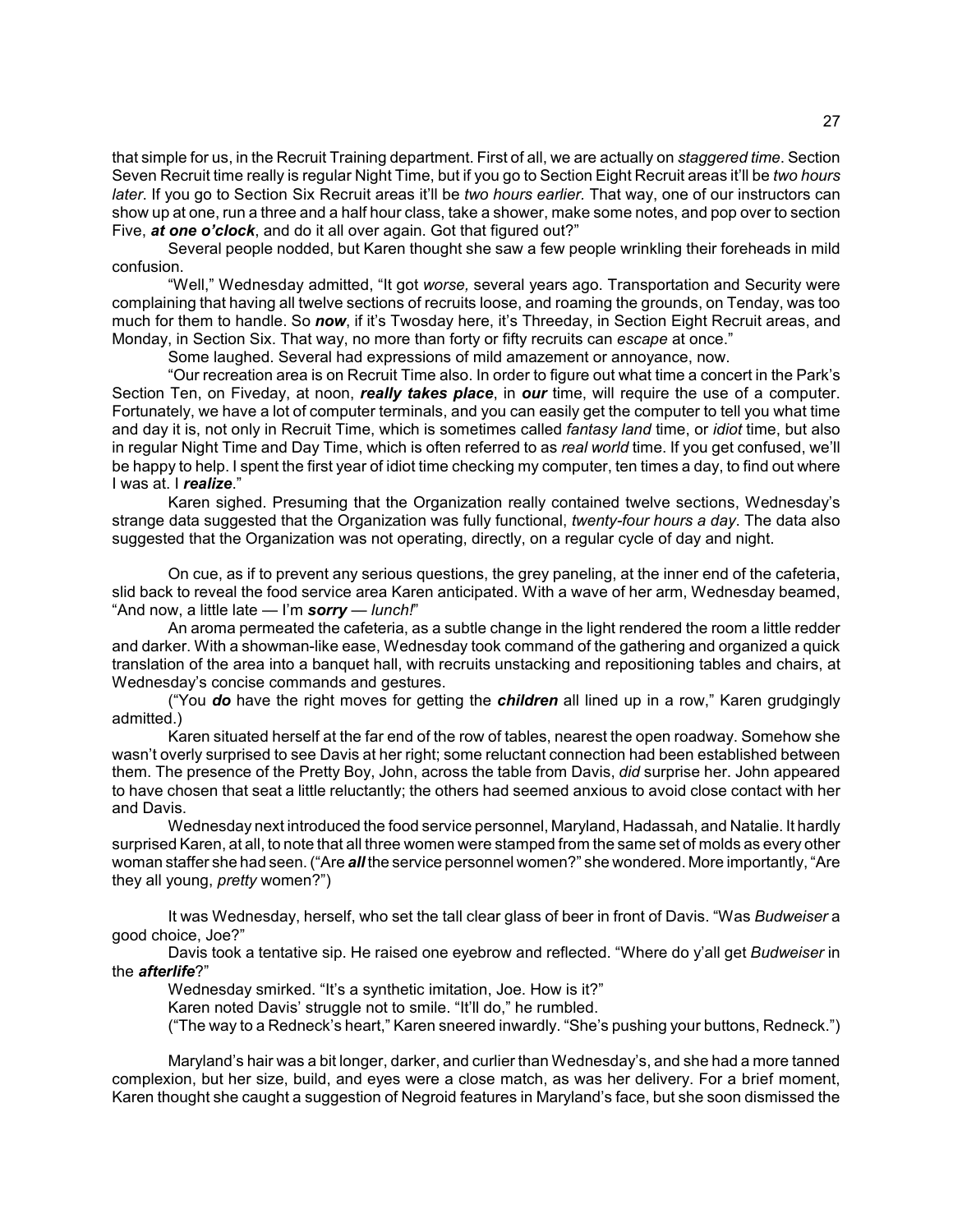idea. She was just a darker white, she concluded. The one named Hadassah had a Jewish look, perhaps, and the smallest one, Natalie, might have been French. Still, there was some kind of pretty *sameness* about all of them, that seemed to be more important than possible racial or ethnic traits. ("Where did they find these people?" Karen wondered. She envisioned some sort of casting agency, carefully selecting women who fit some peculiar standard of pleasant appearance.)

As she listened to the kitchen staff go on about synthesized food, Karen found some difficulty staying awake. "**Almost** anything you want," the Food Service Head promised them, with the exception of an excess of hot spice. "It's too early to challenge your untried digestive system," Maryland explained, with the same maternal wisdom and voice as Wednesday. ("Don't fuck with the cook," Karen warned herself, "even inmates need to cultivate good relations with their cafeteria staff. I don't need indigestion, on top of everything else.")

The food, when it began to arrive, was passable. Karen tasted her lasagne carefully. ("It comes in squares; it sounds like something a synthesizer can deal with.") She couldn't determine for certain if the flavor was, in any way, different than the *normal* range of lasagnes, and decided not to waste time joining the others' debate on the texture and quality of the meal.

Davis' reaction was predictable. "Fried chicken *usually* come in brown and white *squares* around here?"

Apologetically, the one named Hadassah ("Was that a Jewish name? Cute nose, not too big; huge brown eyes. Good looking; big surprise.") attended to Davis.

"It's a standard portion dimension," she explained. "It takes a special synthesizer to imitate things like bone and skin. In the cafeteria here we can get only about four or five basic shapes; rectangles, cylinders, sheets, balls, and variations of those. How does it taste?"

"It's **dry**," Davis shrugged. "The black-eyed peas look like *frog eggs* and the mashed potatoes feel like baby food." Hadassah's tragic expression mollified Davis, somewhat, and he relented. "The beer's just fine, though. Can I get another one, Sugar?"

("They pushed another button, Redneck. They'll have you perfecting your manners in no time," Karen decided.)

On Karenís left hand, John was the model of polite interest. He complimented the petite Natalie on the different tastes of the cheeses in his manicotti. (". . . or some other Italian thing with a fancy name for pasta in circles, squares, or bow-ties.î Karen shrugged mentally. Beyond spaghetti, lasagne, and ravioli, she lost interest in Italian culinary designations. "Some North African tribes have fifty different words for camel shit," she recalled.) John's question succeeded in eliciting the information that the cafeteria had about fifty pre-programmed cheeses. Holes in Swiss cheese were easy; ricotta and cottage cheese were a little harder; a passable crusty Brie, with a semi-fluid core, was texturally difficult, but Natalie claimed that the flavor was good.

Farther down the table the one called **Barrington**, with the exasperating **voice**, kept up a steady stream of questions on the programming of different densities, graininess, and other qualities into the various foods around him. Steak was programmed with thicker, less cohesive, and shorter tubular grain than chicken, for example.

John tried, intermittently, to strike up a conversation with her.

ì**Barrington** certainly has a lot of *curiosity,*î he observed, in Karenís direction.

Karen granted him a grimace and rolled eyes. ("I'm not interested in small talk with you, Pretty Boy.") Undaunted, John continued. "Have you noticed that it seems possible to **blank him out** if you look elsewhere and concentrate on some other thought? It might be my imagination, but there seems to be some mild sound dampening in here."

This comment forced Karen to think for a second. "Maybe," she shrugged. "If so, they could use more of it,<sup>n</sup> she concluded, and turned away. ("Okay, Pretty Boy. I'll *consider* talking to you — *later*.")

More than anything else, though, Karen found herself observing the *helpful* behavior of the staff women. Something struck her as odd about it.

"Hey, Redneck," Karen whispered. "Do you notice anything *peculiar* about Wednesday and the other wardens around here?"